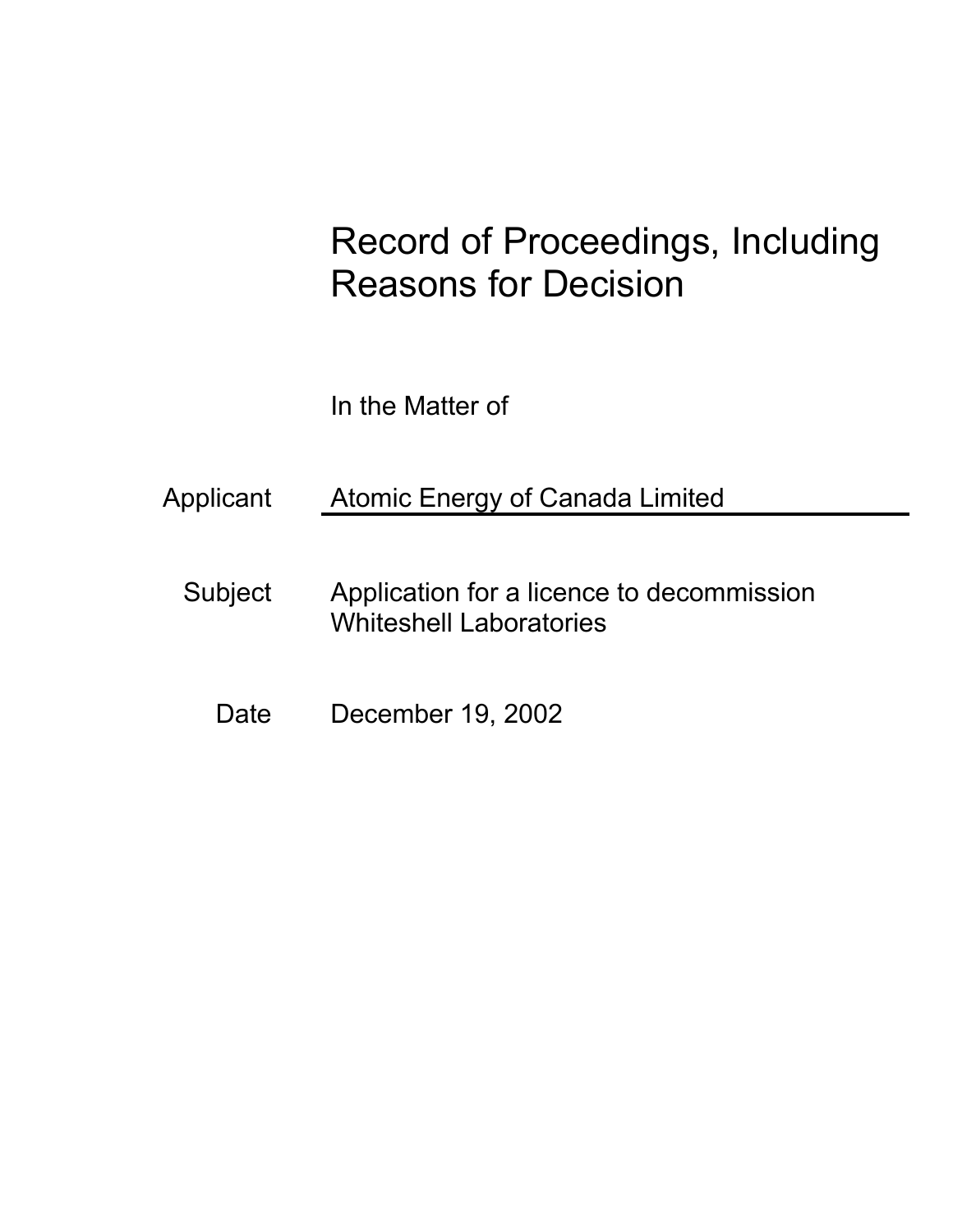# **RECORD OF PROCEEDINGS**

| Applicant:                                     | Atomic Energy of Canada Limited                                                                                |                                                                                                                                      |  |
|------------------------------------------------|----------------------------------------------------------------------------------------------------------------|--------------------------------------------------------------------------------------------------------------------------------------|--|
| Address/Location:                              | 2251 Speakman Drive, Mississauga, Ontario L5K 1B2                                                              |                                                                                                                                      |  |
| Purpose:                                       | Application for a licence to decommission Whiteshell Laboratories                                              |                                                                                                                                      |  |
| Application received:                          | April 23, 2002                                                                                                 |                                                                                                                                      |  |
| Date(s) of hearing:                            | September 12, 2002                                                                                             | November 14, 2002                                                                                                                    |  |
| Location:                                      | Canadian Nuclear Safety Commission (CNSC) Public Hearing<br>Room, 280 Slater St., 14th. Floor, Ottawa, Ontario |                                                                                                                                      |  |
| Members present:                               | L.J. Keen, Chair<br>A.R. Graham<br>Y.M. Giroux<br>C.R. Barnes                                                  | L. J. MacLachlan*<br>M. J. McDill<br>J. A. Dosman*<br>(*present for day-1 only and therefore did<br>not participate in the decision) |  |
| Counsel:<br>Secretary:<br>Recording Secretary: | I.V. Gendron<br>M.A. Leblanc<br>C.N. Taylor                                                                    |                                                                                                                                      |  |

| <b>Applicant Represented By</b> |                                                            |                                                            | <b>Document Number</b> |
|---------------------------------|------------------------------------------------------------|------------------------------------------------------------|------------------------|
| $\bullet$                       |                                                            | P. Fehrenbach, Chief Operating Officer                     | CMD 02-H19.1           |
|                                 |                                                            | C. Allan, departing General Manager, Decommissioning and   | CMD 02-H19.1A          |
|                                 | Waste Management                                           |                                                            | CMD 02-H19.1B          |
| $\bullet$                       | W. Kupferschmidt, General Manager, Decommissioning and     |                                                            | CMD 02-H19.1C          |
|                                 | <b>Waste Management</b>                                    |                                                            |                        |
| $\bullet$                       | B. Helbrecht, former Director for Decommissioning          |                                                            |                        |
| $\bullet$                       | R. Lambert, Manager of Site Environmental and Radiological |                                                            |                        |
|                                 | Protection                                                 |                                                            |                        |
| $\bullet$                       |                                                            | M. Stevens, Quality Assurance Manager, Decommissioning and |                        |
|                                 | <b>Waste Management</b>                                    |                                                            |                        |
|                                 | G. Koroll, Director for Decommissioning                    |                                                            |                        |
|                                 |                                                            | <b>CNSC Staff</b>                                          | <b>Document Number</b> |
|                                 | C. Maloney                                                 | $\bullet$ P. Thompson                                      | CMD 02-H19             |
|                                 | B. Howden                                                  | $\bullet$ P. Fundarek                                      | CMD 02-H19.A           |
|                                 | P. Wong                                                    | $\bullet$ L. Chamney                                       |                        |
|                                 |                                                            | <b>Intervenors</b>                                         | <b>Document Number</b> |
| See Appendix A                  |                                                            |                                                            |                        |

**Licence:** Issued: X **Date of Decision:** November 14, 2002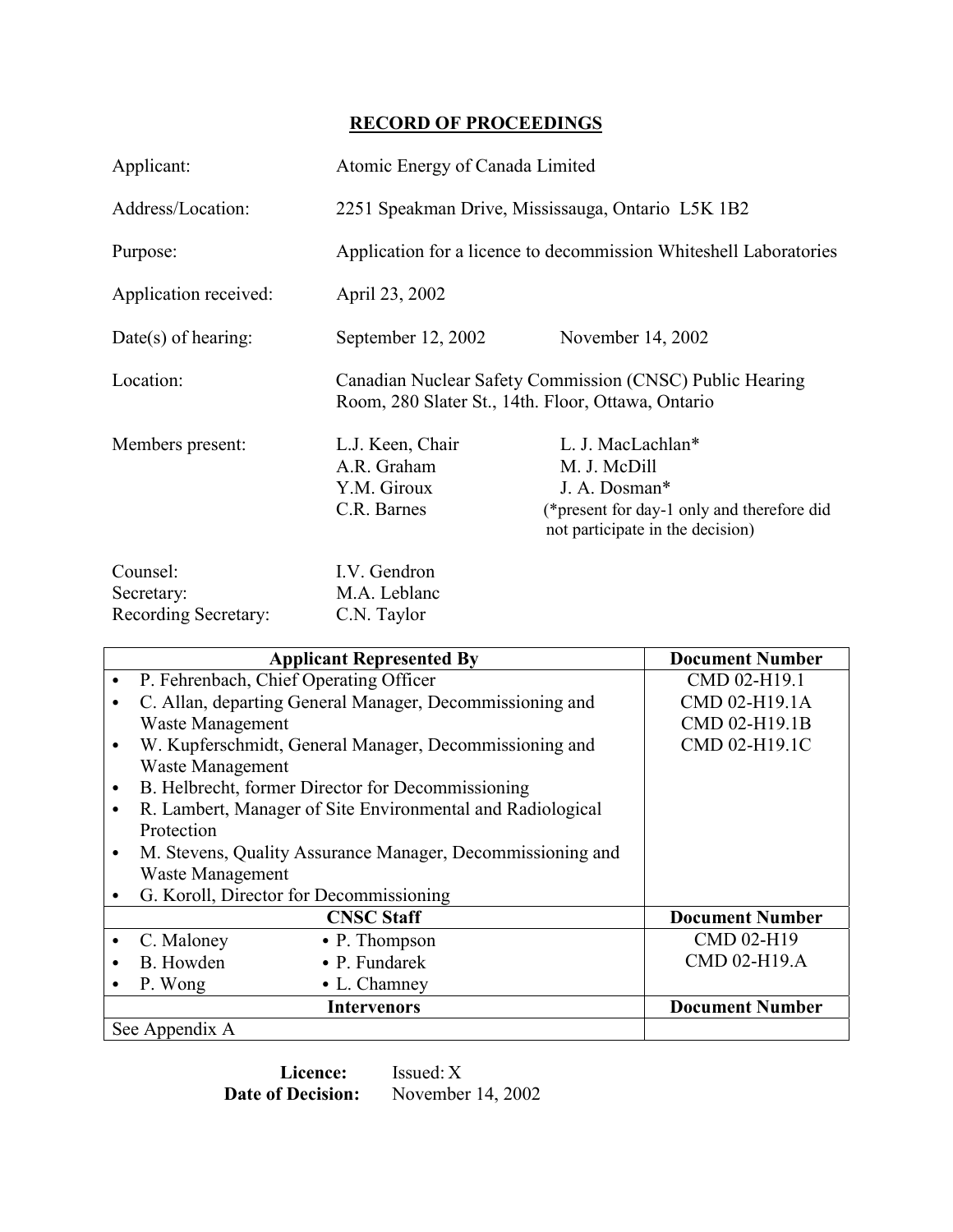## **1. Introduction**

## Background:

Atomic Energy of Canada Limited (AECL) has applied to the Canadian Nuclear Safety Commission (CNSC) for a licence to decommission AECL's Whiteshell Laboratories.

The Whiteshell Laboratories is a nuclear research and test establishment located in Manitoba on the east bank of the Winnipeg River about 100 km northeast of Winnipeg and about 10 km west of Pinawa. The facility is comprised of a number of nuclear and non-nuclear facilities and activities, including the WR-1 Reactor, the Shielded Facilities, various research laboratories, and the liquid and solid radioactive waste management facilities. The facility is currently licensed under Nuclear Research and Test Establishment Operating Licence (NRTEOL-2.01/2002) which expires December 31, 2002. In 1998, AECL decided to close Whiteshell Laboratories and many of the facilities and activities have since ceased active operation.

AECL has requested a six-year decommissioning licence which would cover approximately the first of a planned three-phase decommissioning program for the site. The activities proposed to be carried out under the initial decommissioning licence include:

- continuing research programs unrelated to decommissioning, including the Safety Thermalhydraulics Testing, the Reactor Safety Hydrogen Combustion Program, and the Waste Technology Business Unit;
- completing the shutdown of other operations in order to place the remaining nuclear facilities in a secure state of storage-with-surveillance;
- maintaining the site infrastructure and radioactive liquid waste treatment centre to support decommissioning and ongoing research activities;
- completing the dismantling and removal of the Van de Graaff Accelerator and Neutron Generator;
- demolishing redundant non-nuclear buildings;
- continuing the storage, at the on-site Waste Management Facility (WMF), of radioactive wastes from past operations and limited decommissioning activities;
- identifying and planning remediation projects that will be needed at the WMF to enable the safe interim storage of the waste during subsequent phases of the decommissioning project; and
- continuing the facility characterization and environmental monitoring programs to support compliance verification and future decommissioning project planning.

## Issues:

In considering the application, the Commission was required to decide, pursuant to subsection 24(4) of the *Nuclear Safety and Control Act*, if:

a) AECL is qualified to carry on the activity that the licence would authorize; and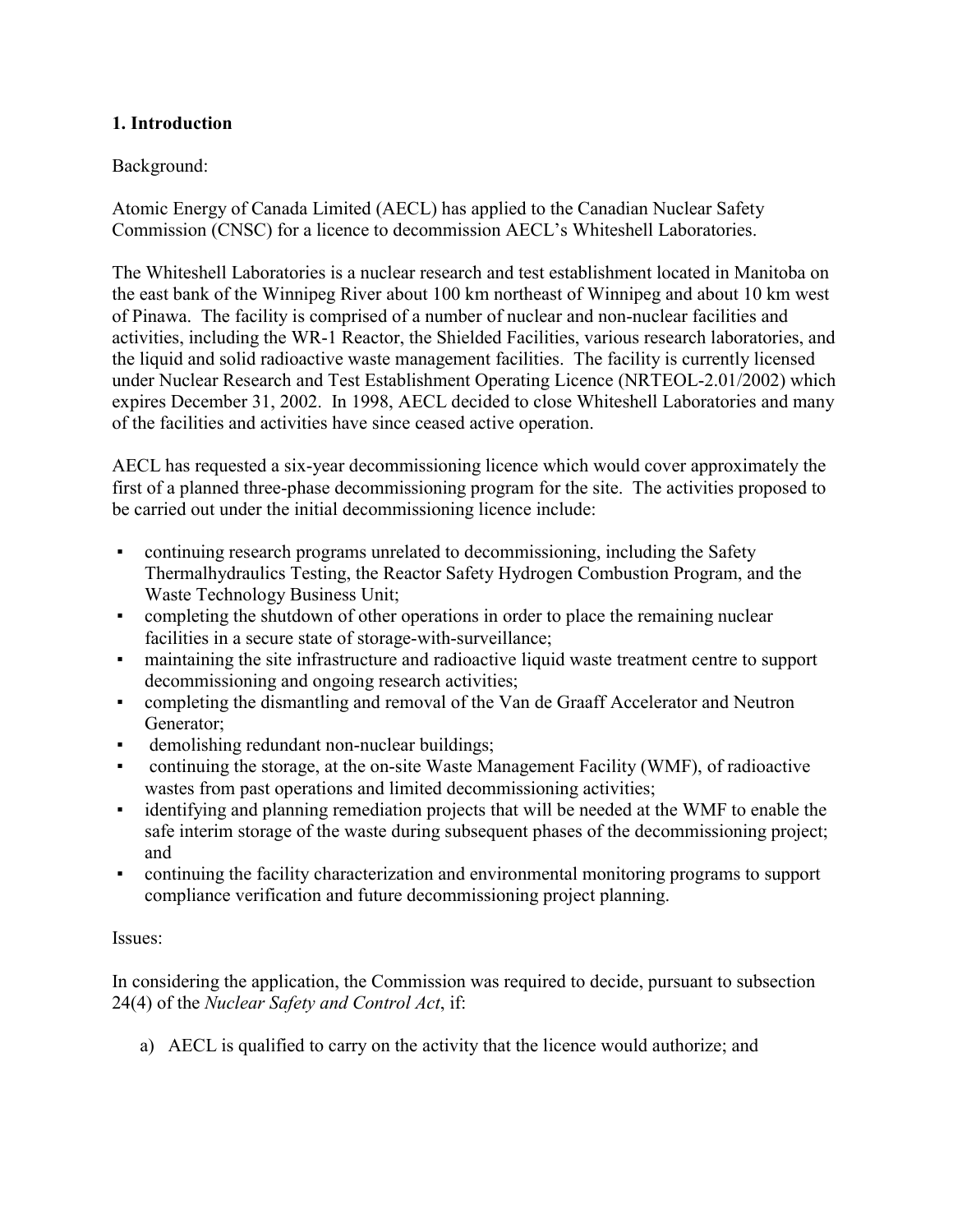b) if, in carrying on that activity, AECL would make adequate provision for the protection of the environment, the health and safety of persons and the maintenance of national security and measures required to implement international obligations to which Canada has agreed.

#### Public Hearing:

The Canadian Nuclear Safety Commission, in making its decision, considered information presented for a public hearing held on September 12 and November 14, 2002 in Ottawa, Ontario. The public hearing was conducted in accordance with the *Canadian Nuclear Safety Commission Rules of Procedure*. During the public hearing, the Commission received written submissions and heard oral presentations from Atomic Energy of Canada Limited (CMD 02-H19.1, CMD 02- H19.1A, CMD 02-H19.1B and CMD 02-H19.1C) and CNSC staff (CMD 02-H19 and CMD 02- H19.A). The Commission also considered oral and written submissions from intervenors as listed in Appendix A of this *Record of Proceedings*.

#### **2. Decision**

Based on its consideration of the matter, as described in more detail in the following sections of this *Record of Proceedings*, the Commission concluded that AECL is qualified to carry on the activity that the licence will authorize. The Commission also determined that AECL, in carrying on that activity, will make adequate provision for the protection of the environment, the health and safety of persons and the maintenance of national security and measures required to implement international obligations to which Canada has agreed.

Therefore, the Commission, pursuant to section 24 of the *Nuclear Safety and Control Act*, issues Nuclear Research and Test Establishment Decommissioning Licence NRTEDL-02.00/2008 to Atomic Energy of Canada Limited, Mississauga, Ontario, for the Whiteshell Laboratories. The licence is valid from January 1, 2003, to December 31, 2008, unless suspended, amended, revoked or replaced.

The Commission includes in the licence the conditions recommended by CNSC staff in the draft licence attached to CMD 02-H19.A, with one modification to condition 8.5. The modification was recommended by CNSC staff following the submission of CMD 02-H19.A. Condition 8.5 will read as follows:

*If any action level set out in Attachments 1, 4 and 5 to the March 19, 2002, letter titled Action Levels, from R.P. Lambert of AECL to W. Glenn Martin of the CNSC, is reached or exceeded, the licensee shall, within seven days of becoming aware of the matter, notify the Commission and shall file a final written report within 45 working days of becoming aware of the matter.* 

For clarity, the Commission was not requested to, nor did it make decisions concerning AECL's planned future phases of the decommissioning project. Separate applications for future decommissioning activities will be the subject of future applications to, and decisions of, the Commission. With its decision to issue a six-year Decommissioning Licence for the first phase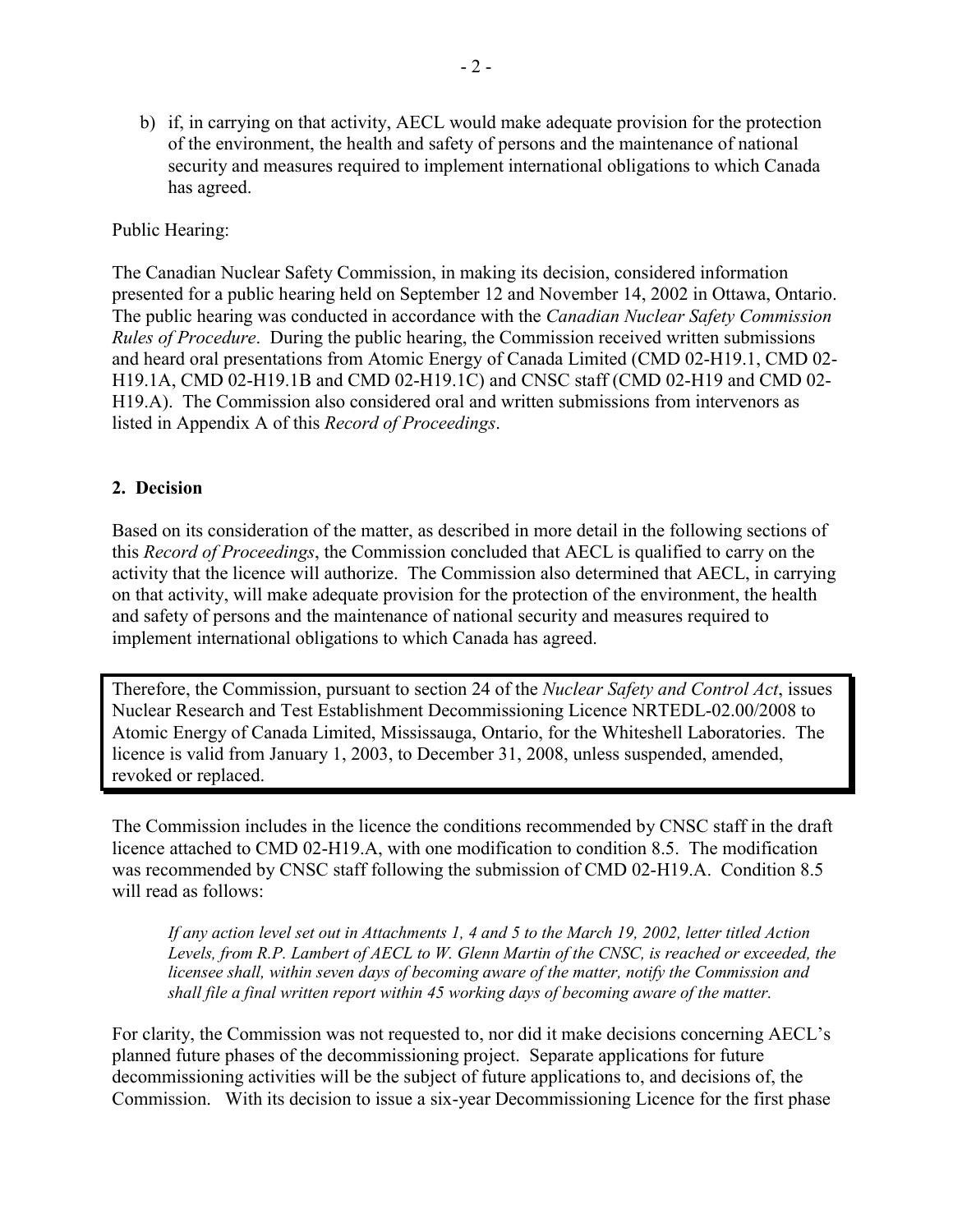of the project, the Commission is not constrained in any way with respect to the decisions it may make concerning the future decommissioning activities. The Commission is satisfied that the activities to be carried out under the initial Decommissioning Licence would have to be carried out over the next six years, regardless of how, and at what rate, the remainder of the decommissioning project at Whiteshell Laboratories unfolds. Many of the approved activities to be carried out under the initial licence will result in the safe shutdown of facilities and the gathering of information necessary for the planning, preparation and assessment of future decommissioning steps. As such, the Commission is also satisfied that its approval of the Phase-1 decommissioning activities does not limit the potential options available to AECL for carrying out the remainder of the decommissioning, including the future timing of those activities.

Recognizing both the high level of public interest in the project, and the important exploratory aspects of the activities to be carried out under the initial decommissioning licence, the Commission requests CNSC staff to present interim reports to the Commission during the term of the license. The interim reports will address matters of compliance and performance during Phase 1 and any significant developments regarding anticipated subsequent phases. The interim reports will be presented at public proceedings of the Commission approximately every two years during the term of the licence (i.e., approximately in December 2004 and December 2006).

## **3. Adequacy of the Public Hearing Process**

Before considering the facts of the application, the Commission considered the concerns expressed by interventors with respect to the adequacy of the Commission's public hearing process and whether the issues could prevent the Commission from proceeding with a decision.

## **3.1 Location of the CNSC Public Hearing**

Three intervenors (Local Government District of Pinawa, Manitoba Conservation, and the Manitoba Technical Advisory Committee) expressed concern that the public hearing on this application was held in Ottawa, rather than in Manitoba. These intervenors are of the view that the location of the hearing constitutes an obstacle to the meaningful participation of Manitobans and therefore requested that hearings be held in Manitoba.

The Commission notes that the public notices for the public hearing clearly state that intervenors may participate in the proceedings of the Commission by either oral or written submission. The Commission gives equal consideration to oral and written submissions. Furthermore, the Commission is aware that the Local Government District of Pinawa was informed of the option of participating in the hearing via video conferencing. No intervenors chose to use this option.

Based on these considerations, the Commission decided that a change of the hearing venue to Manitoba was not warranted.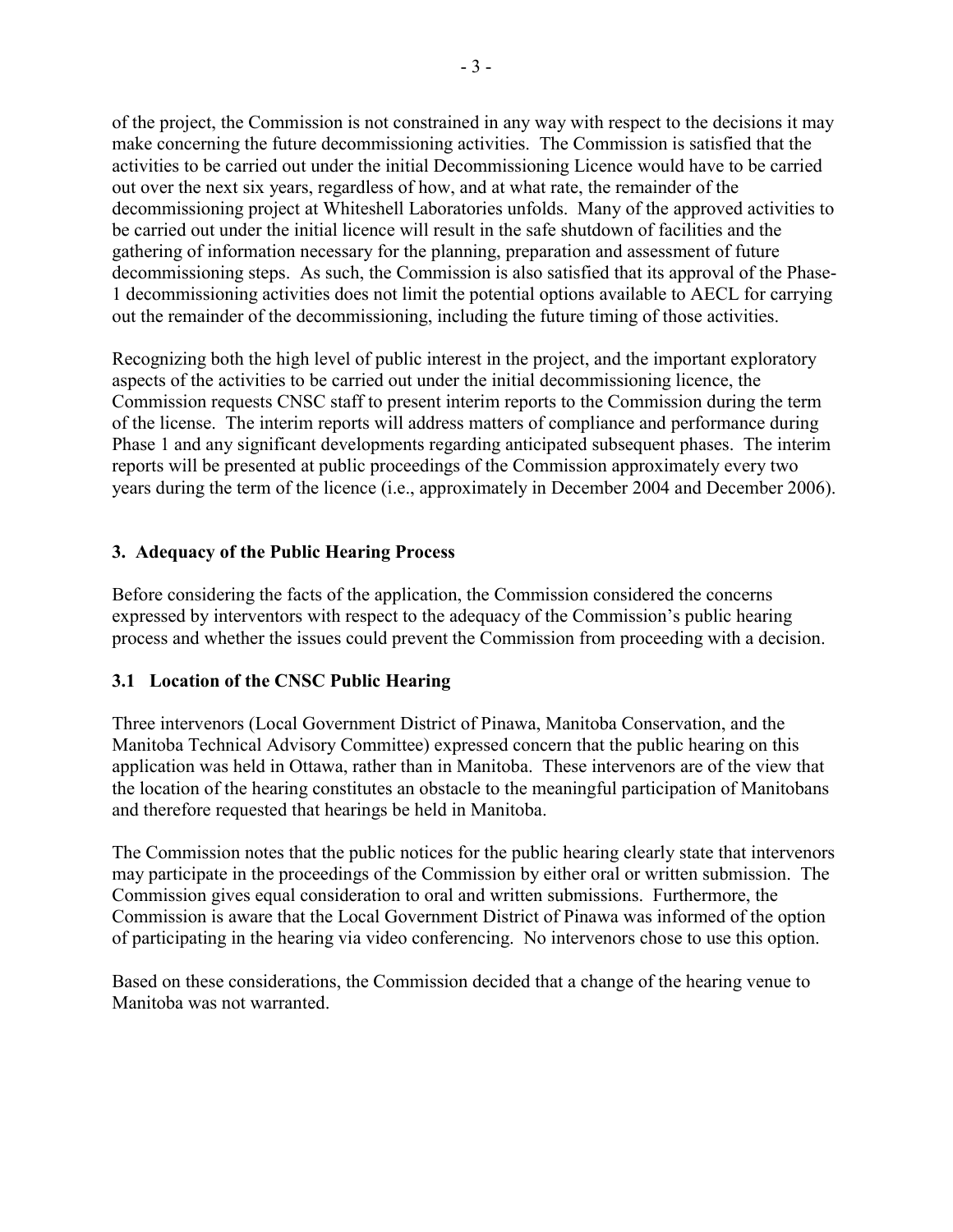## **3.2 Limited Length of Oral Submissions**

The Local Government District of Pinawa and Manitoba Conservation also expressed concern about the Commission applying its guideline of limiting oral submissions to 10 minutes. These intervenors are of the view that more public hearing time was warranted in light of the potential 200 year duration of the project. These intervenors also referred to the earlier decision of the federal Minister of the Environment to not refer the related environmental assessment (completed pursuant to the *Canadian Environmental Assessment Act* (CEAA)), to a public review panel.

With respect to these comments, the Commission notes that the application was for a licence to carry out only the first phase of the overall project. The Commission is satisfied that there will be further opportunities for the public to participate in future public hearings of the Commission on the future stages of the decommissioning project. The Commission also gives equal consideration to written submissions and there are no guidelines or limits concerning the length of those submissions.

Concerning the Minister of Environment's decision to not refer the project to a review panel under the CEAA, the Commission notes that the current public hearing is part of the decisionmaking process for licensing under the *Nuclear Safety and Control Act* (NSCA). It is not for the purpose of appealing, reconsidering or extending the process under the CEAA.

For these reasons, the Commission decided to apply the ten-minute guideline for oral interventions during the hearing, to the extent deemed reasonable by the Chair. It is noted that all of the oral interventions exceeded 10 minutes without interruption from the Chair.

# **3.3 Public Notice of the Hearing**

The Local Government District of Pinawa, in its intervention, also expressed concern about what it considers to be the Commission's inadequate publication of the public notice for the hearing. The Commission notes that the notice of the hearing was published in five local newspapers and on the CNSC web site in mid-July 2002. At that time, the notice of hearing was also provided directly to the Local Government District of Pinawa and several other groups and individuals in accordance with the CNSC's normal public hearing notification process.

Based on this information, the Commission concluded that the public had been adequately notified of the public hearing.

## **4. Issues and Commission Findings**

In making its licensing decision under section 24 of the *Nuclear Safety and Control Act*, the Commission considered a number of issues relating to AECL's qualifications to carry out the proposed decommissioning activities, and the adequacy of the proposed measures for protecting the environment, the health and safety of persons, national security and international obligations to which Canada has agreed. The Commission's findings on these issues are summarized below.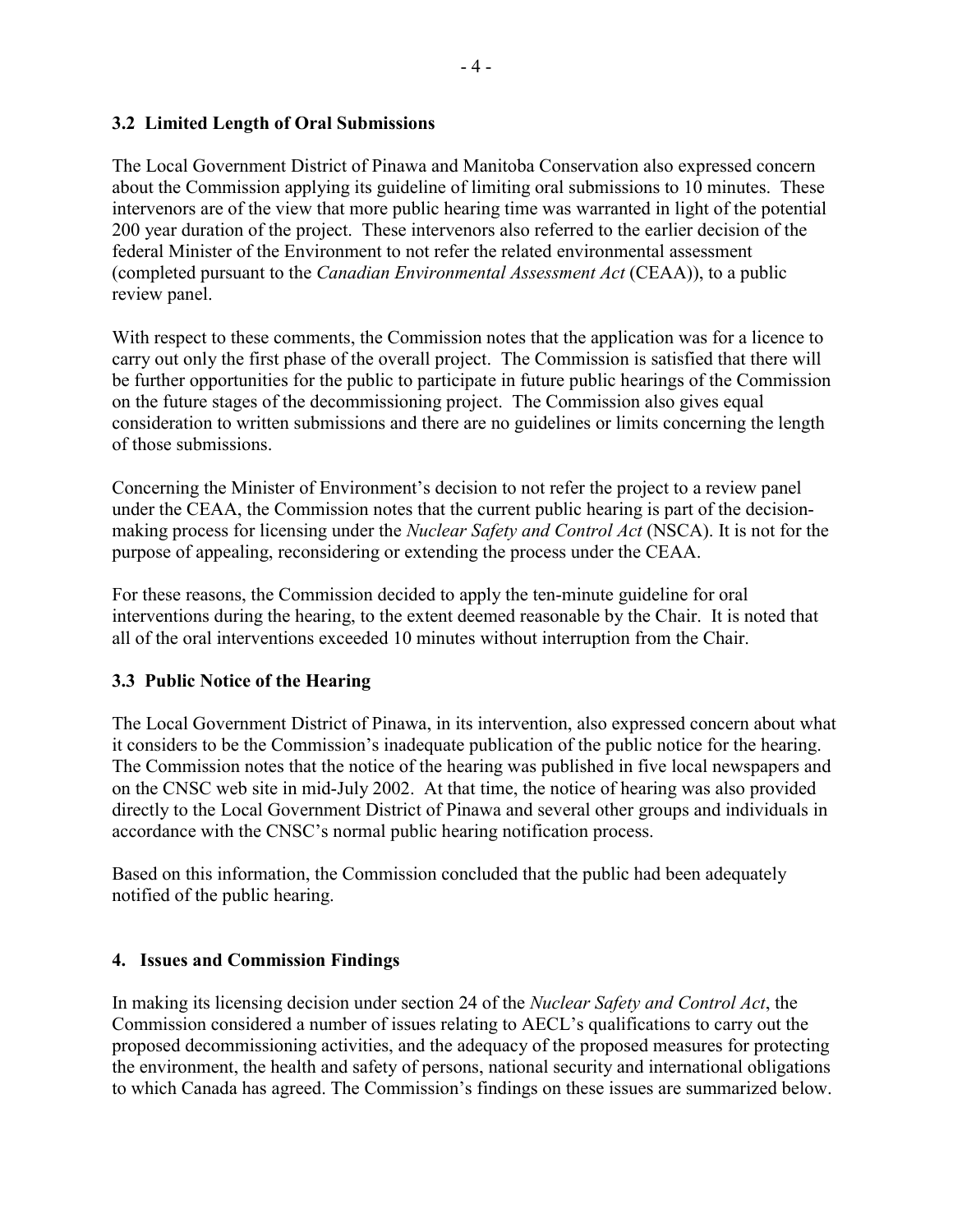## **4.1 Overall Decommissioning Plan**

As noted in section 1 above, the licensing matter before the Commission was limited to a discrete set of proposed decommissioning activities that form part of a proposed multi-stage, 60 year decommissioning project. The current decision of the Commission is only with respect to the proposed first phase of decommissioning. The Commission did not make decisions on the future stages of the overall decommissioning plan. In making its decision on Phase 1, the Commission is not constrained in what decisions it may make in regard to the future stages.

However, and guided partly by the many concerns expressed by intervenors about the longerterm decommissioning plan for the site, the Commission did identify and consider several aspects of the overall decommissioning strategy that it viewed to be relevant to its licensing decision on Phase 1. The Commission's findings on those issues are documented below in section 4.1.3, following a brief review of AECL's current overall decommissioning plan (section 4.1.1) and the related concerns expressed by intervenors (section 4.1.2).

The Commission anticipates that the concerns raised by the intervenors about the future decommissioning phases will be addressed by AECL in its applications for the next phase of decommissioning. The Commission also expects that any developments that may affect the long-term decommissioning approach will be noted in the CNSC staff's interim reports to the Commission during Phase 1.

#### **4.1.1 Description of the Overall Decommissioning Plan**

#### Phase 1:

AECL explained that the first phase, projected to last approximately sixy years, will involve completing the safe shutdown of nuclear operations, maintaining the shutdown nuclear facilities in a storage-with-surveillance mode, modifying and maintaining the required site infrastructure, removing redundant non-nuclear facilities and gathering detailed information in support of active decommissioning and waste management activities planned in Phases 2 and 3. AECL described the activities in Phase 1 as being similar to the normal maintenance and modification activities previously carried out during site operations, but on a more frequent basis, and for longer durations. Phase 1 also includes the continuation of some limited research operations that are not related to the decommissioning.

#### Phase 2:

AECL stated that the planned Phase 2 is expected to last approximately 10 years and will involve continued storage-with-surveillance and the implementation of improvements to the Waste Management Facility (WMF). AECL explained that those improvements are needed to accommodate the waste that will arise from active decommissioning in Phase 3 and to ensure the continued safe interim storage of wastes already at the WMF. One such activity at the WMF, that AECL has already determined to be necessary in Phase 2, involves the removal of high-level wastes from in-ground standpipes to new above-ground interim canister storage at the WMF.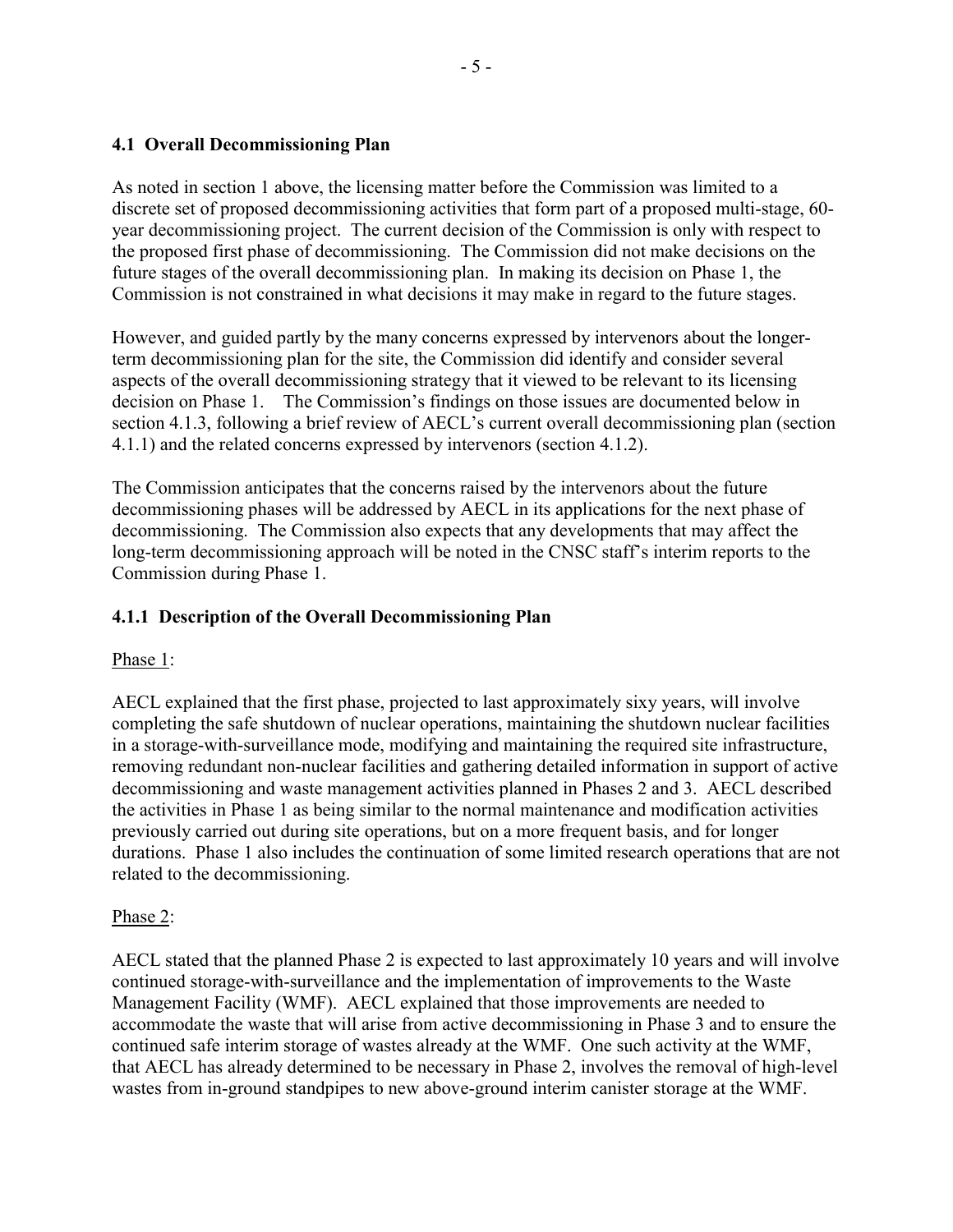The balance of Phase-2 activities will involve the continued maintenance and surveillance of the shutdown nuclear facilities.

#### Phase 3:

The planned Phase 3 (to last approximately 40 years) includes the progressive dismantling of the nuclear facilities and ultimate removal of most of the radioactive waste in storage to permanent disposal facilities. AECL stated that, for planning purposes, it has assumed that a national disposal facility for low-level radioactive waste will be in place by the year 2025 and that a national disposal facility for high-level waste will be operational by the year 2050. AECL noted that the planned timing and duration of the decommissioning project phases are largely driven by these assumptions on the future availability of waste disposal facilities. AECL submits that, to avoid the double-handling of material and associated risks to workers, much of the dismantling of contaminated components and transfer of waste should be deferred until those off-site disposal facilities are in place.

#### Long-term Institutional Control (post-Phase 3):

AECL is also proposing that some of the low-level radioactive waste currently stored in trenches in the WMF, and a limited area of radioactive contaminated sediment in the Winnipeg River, will remain in place after completion of Phase 3. Those areas will be subject to long-term institutional controls prior to eventual abandonment *in situ* when they no longer pose a significant risk (a period presently estimated to last approximately 200 years). The results of enhanced monitoring of the WMF and Winnipeg River will be used to make final determinations on the acceptability of this planned *in situ* disposal option. AECL currently plans to render all other areas on the Whiteshell Laboratories site to a condition acceptable for unrestricted use prior to the end of Phase 3.

## **4.1.2 Intervenors Concerns on the Overall Decommissioning Plan**

Three intervenors (Local Government District of Pinawa (supported by the resolutions of 19 local municipalities), Manitoba Conservation, and the Manitoba Technical Advisory Committee) expressed concern about the 60-year duration of the overall decommissioning project and the planned 200 years of institutional control.

Citing examples of prompt and continuous nuclear facility decommissioning projects of similar scale in the United Kingdom, other OECD countries, and AECL's decommissioning project at Tunney's Pasture (Ottawa), these intervenors are of the opinion that AECL should not defer any of the proposed decommissioning and waste management activities, with the possible exception of the WR-1 reactor core. These intervenors are of the view that the decommissioning of Whiteshell Laboratories should be carried out in a prompt and continuous program, and that the existing and arising radioactive waste should be placed in modern, secure waste storage or disposal facilities elsewhere, irrespective of when the federal government plans to establish national long-term radioactive waste management facilities.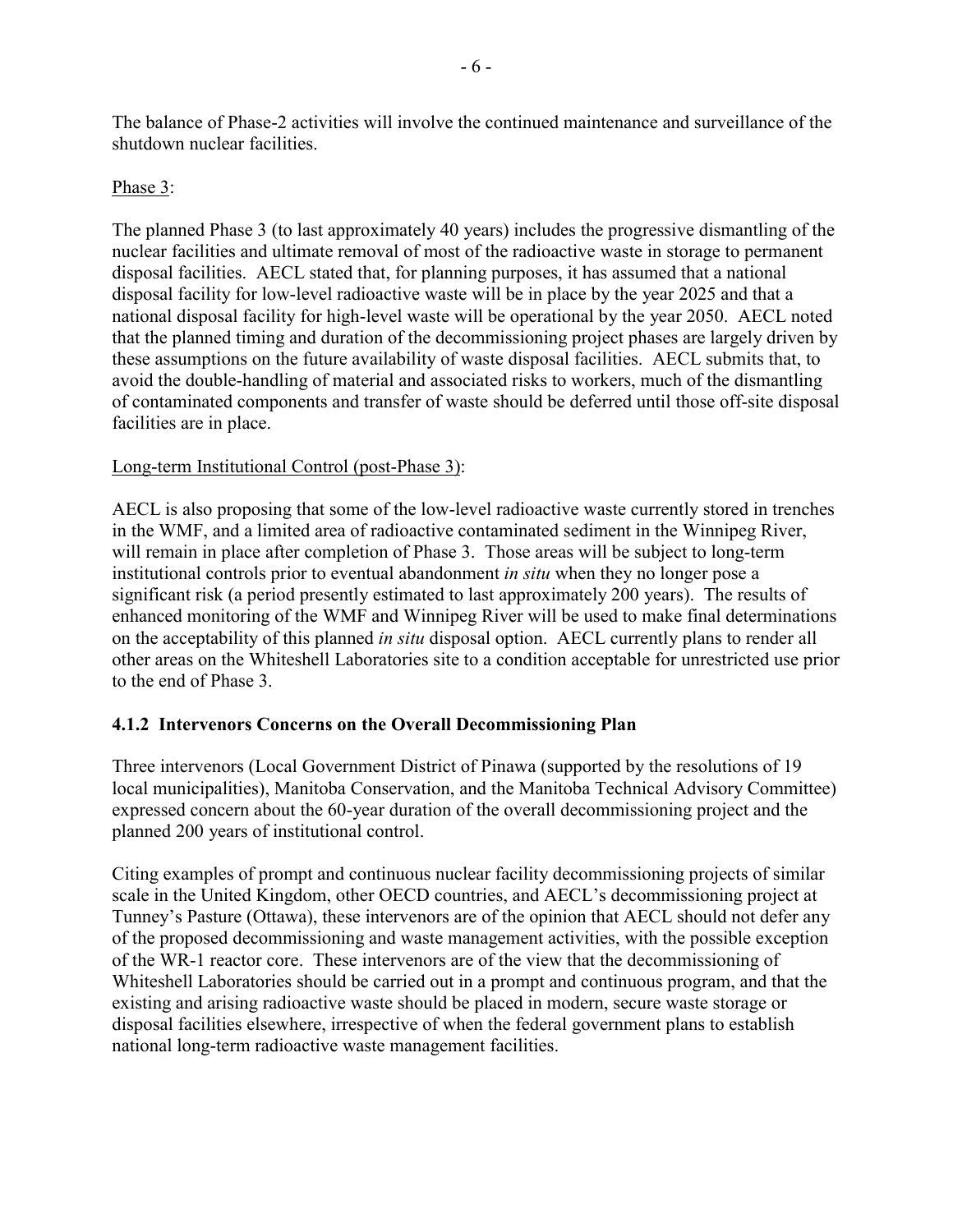The Local Government District of Pinawa is of the view that some low-level radioactive wastes could remain on the site in a permanent engineered disposal facility, but it rejects the notion of leaving any of that low-level waste in the existing trenches. The Local Government District of Pinawa requested that a licence condition be added, specifically requiring AECL to construct a permanent, engineered low-level waste disposal facility on the site to replace the existing storage structures and trenches; the new disposal facility would be for Whiteshell Laboratories wastes only.

Manitoba Conservation and the Manitoba Technical Advisory Committee are of the view that, in keeping with the original agreement between AECL and Manitoba, all radioactive wastes should be removed from the site and Province of Manitoba as soon as possible.

All three of the above-noted intervenors expressed particular concern about the current storage of high-level wastes below ground in standpipes. They believe this waste should be moved immediately to interim above-ground storage facilities that meet current international standards. In the absence of a national waste repository, these intervenors recommend that that interim storage be provided at AECL's Chalk River Laboratories in Ontario.

The Manitoba Technical Advisory Committee also expressed concern about AECL's plan to solidify high-level liquid waste in Phase 1 using a process of cementation, rather than vitrification.

Furthermore, these intervenors believe that the project, as planned, would have a detrimental effect on the social and economic health of the community. The intervenors generally prefer a continuous, sustained effort that would bring stability to the economy and promote the development of Canadian expertise in radioactive waste management and nuclear facility decommissioning methods. These intervenors also believe that deferred decommissioning would place an unacceptable burden on future generations. They view this burden to be contrary to the federal governments policies for nuclear waste management and sustainable development.

The same intervenors also expressed concern that deferred decommissioning would not make use of the existing operational staff's first-hand knowledge about the facilities. They believe that the application of that local knowledge would add significantly to the overall safety of the decommissioning project. They are also concerned that if this expertise and knowledge leaves the site, it may not be possible in their view to recruit the necessary qualified people back to do the work.

## **4.1.3 Commission Findings on Relevant Long-term Plan Issues**

The Commission examined the above-noted concerns of the intervenors and considered the matters of relevance to the current application for Phase 1 in terms of the following five questions:

1. Will the existing and proposed radioactive waste management facilities at Whiteshell Laboratories provide for adequate protection of the environment and the health and safety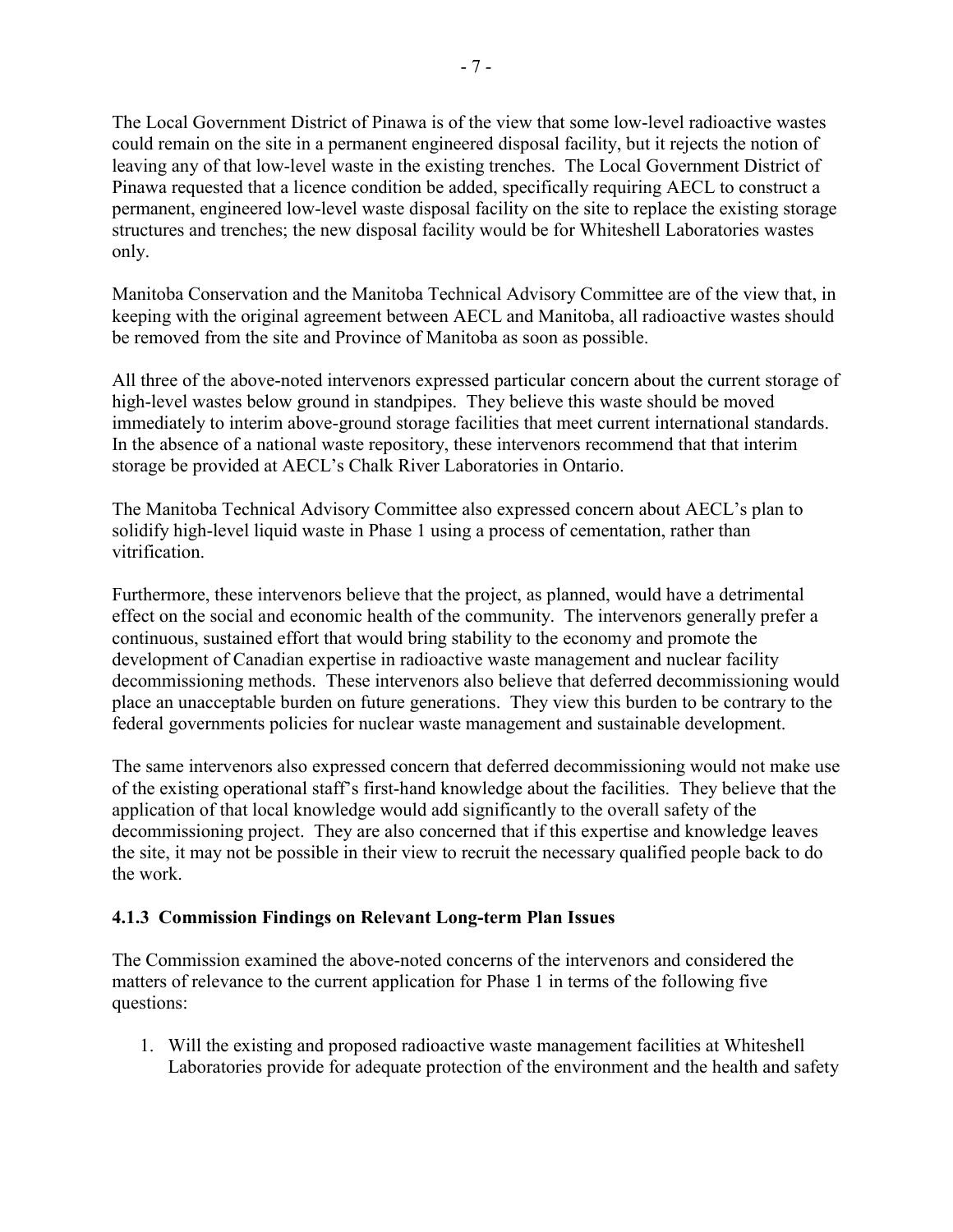of persons during the proposed Phase-1 licence period, and also not compromise the proponent's ability to maintain a similarly acceptable level of protection in future phases?

- 2. Will the proposed deferral of decommissioning activities at Whiteshell Laboratories lead to a larger and more complex decommissioning task than if the facilities were promptly decommissioned; for example, due to the spread of contamination?
- 3. Will the deferral of major decommissioning activities for several years result in a loss of operational knowledge about those facilities (possessed by site staff) to an extent that the proponent likely will not be able to demonstrate to the CNSC in the future that it is qualified to undertake the remaining decommissioning activities?;
- 4. Will the deferral of major decommissioning activities result in placing a disproportionate share of the liability and burden for completing the project on future generations?; and
- 5. Regardless of the plan and schedule for the overall decommissioning plan, would the activities currently proposed to be carried out over the next six years (Phase 1) be substantially different, or need to be carried out in a substantially shorter time frame?

Other issues raised by the intervenors that are not related to the long-term decommissioning strategy are identified and discussed below in other sections of this *Record of Proceedings*.

# **4.1.3.1 Question 1 - Waste Management Strategy**

With respect to the first question above concerning the adequacy of the waste management measures in the short and long term, the Commission notes that AECL is proposing to undertake, in the early part of Phase 1, a detailed assessment of the fitness-for-service of the existing waste management facilities at Whiteshell Laboratories. AECL plans to continue using the existing facilities to the extent possible and, if necessary, construct new interim waste storage structures that will meet the remaining design life requirements for the interim storage; that is, until national repositories are constructed elsewhere to receive the waste. In this regard, AECL is already planning to moving the high-level wastes from the in-ground standpipes to above-ground interim canister storage at the WMF.

As documented in the following paragraphs the Commission considered a number of issues related to the above waste management strategy. The objective was to determine if any remedial activities at the WMF should be accelerated to Phase 1, or whether the safety assessments planned for Phase 1 should be based on different assumptions.

## Limited Data on Waste Trenches

Manitoba Conservation, as part of its argument for an earlier remediation of the low-level waste trenches in the WMF, pointed out that very little reliable hydrogeological data is currently available to predict groundwater flows at the WMF. Manitoba Conservation also noted that, during the first 15 of the 25 years that the low-level trenches were in use, very little information was recorded about the source-term characteristics of the waste.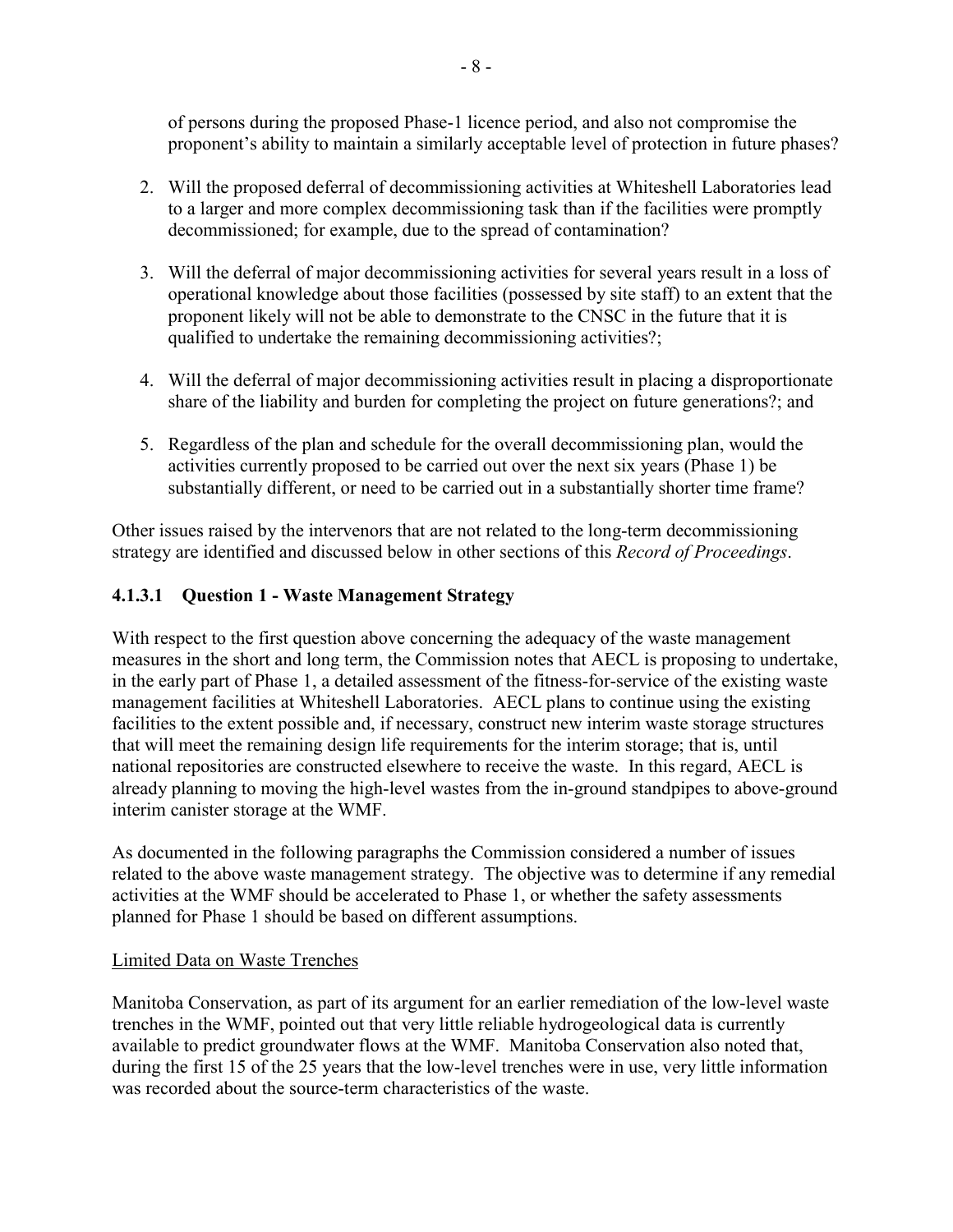In response to questions from the Commission on these points, AECL stated that it addressed the same concerns when they were raised by CNSC staff and Fisheries and Oceans Canada (DFO) during the environmental assessment conducted under the CEAA. AECL stated that it responded by sampling the soils in the immediate vicinity of the trench wastes and by reviewing the relevant information on the origin of the wastes. The results of the soil sampling confirmed that the natural attenuation characteristics of the soil has prevented, and continues to prevent, any significant spread of contamination from the trenches. The follow-up monitoring program was also designed to respond to the groundwater flow data reliability issue and provide a better basis for planning future requirements.

On the matter of the limited waste characterization records, AECL acknowledged that the records maintained in the early years of trench usage include only information on the types of packages and the radiation fields emanating from each. AECL noted, however, that it is confident that it has a good understanding of the radionuclide content in the trenches. This is based on the dose rate measurements, and on information about where and when the waste was produced in the research facilities.

In response to follow-up questions from the Commission, CNSC staff expressed the view that, while the more detailed follow-up is needed for future planning, the recently acquired information is sufficient to demonstrate the continued acceptability of the waste trenches during the proposed Phase 1.

To further examine the acceptability of the waste trenches in Phase 1, the Commission sought additional information on how flooding of the WMF could affect containment and pose a risk to the Winnipeg River. AECL responded that the effects of a rupture of the up-stream hydroelectric dam and from a 100-year flood event on the WMF were considered in the environmental assessment and were found to be acceptable. Furthermore, AECL stated that the site has experienced heavy rainfalls in the past. These have produced standing water conditions on the site which approximate worst-case flooding conditions. AECL reiterated that the recent sampling of soils in the immediate vicinity of the trench waste has demonstrated that such rainfall events have not had an adverse effect on the spread of contamination. CNSC staff also stated its conclusion, from the environmental assessment, that the effect of the environment on the project (including from extreme natural events such as flooding) is not likely to be significant.

Based on this information, the Commission is satisfied that neither the limited hydrogeological information, nor the limited waste characterization information warrant a requirement to remediate the waste trenches in Phase 1. The Commission is also satisfied that the risk of flooding is not a factor that would warrant a remediation of the trench waste in Phase 1. The Commission, however, is of the view that the proposed enhanced monitoring of the WMF should be implemented as soon as possible in Phase 1.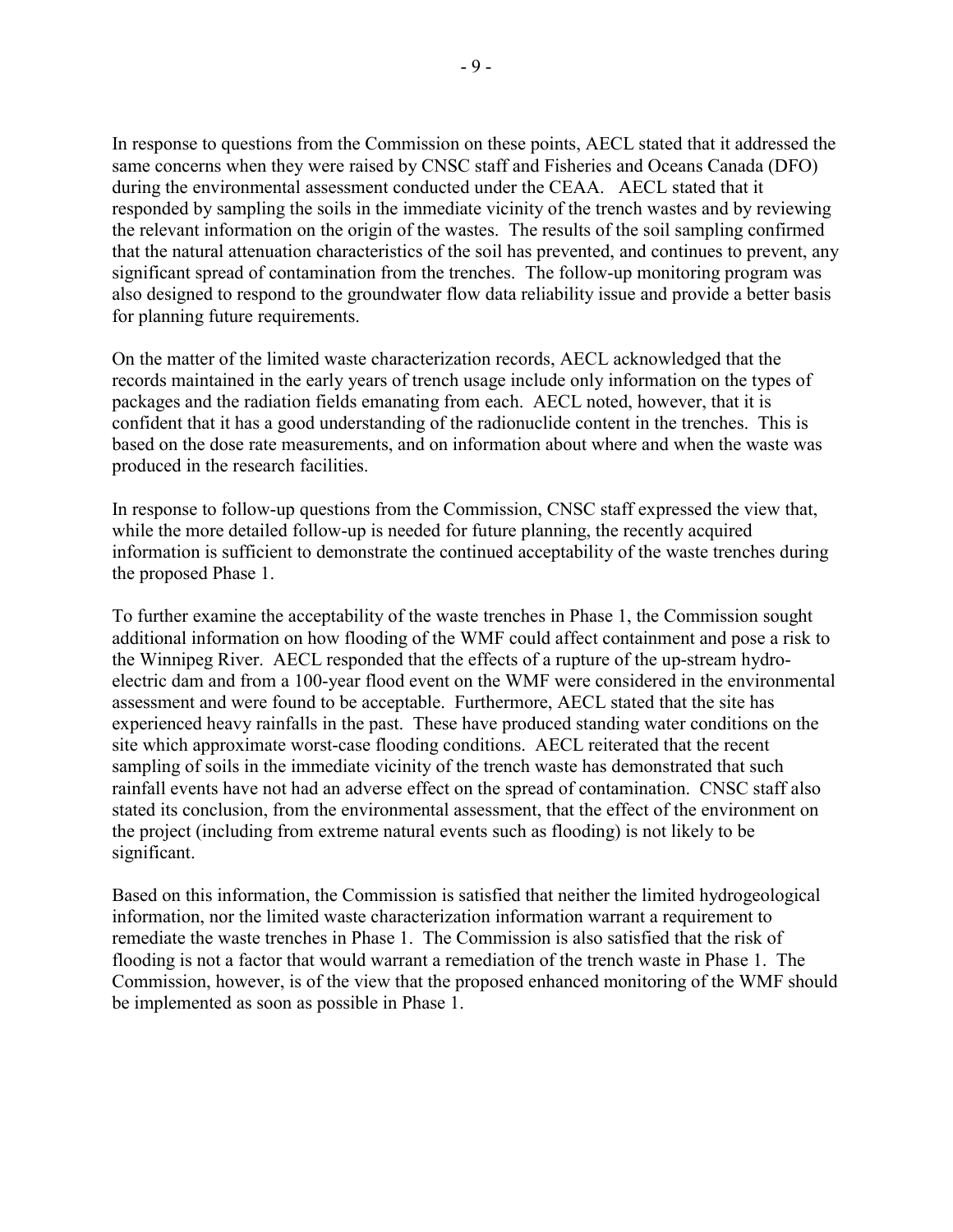#### Waste Facility Design-life Requirements

To establish the reasonableness of the projected remaining design-life requirements for the onsite interim waste management facilities (i.e., a key performance requirement that will be used in Phase 1 to assess the fitness-for-service of the individual waste storage facilities), the Commission questioned AECL on the underlying assumptions it used in estimating when waste disposal facilities will be available (i.e., 2025 for low-level waste, and 2050 for high level waste). AECL responded that it looked at the experience in other countries where it has been shown to take approximately ten years from the point of committing to a national repository to its actual realization. AECL noted that it also considered the approximate time frame within which the new Waste Management Organization, operating under the provisions of the *Nuclear Fuel Waste Act,* will likely establish such facilities in Canada for high-level waste. AECL also considered it reasonable to assume a low-level facility will precede a high-level facility due to the less complex issues and hazards that will be involved.

The Commission questioned Mr. D. McCauley of Natural Resources Canada on the federal government's policy concerning radioactive waste management. Mr. McCauley acknowledged that the policy of the federal government is that the producers of the waste are responsible for its management. He also confirmed that the *Nuclear Fuel Waste Act* was passed to provide a framework for the nuclear power utilities to arrive at a permanent solution for their high-level wastes, including that presently owned by AECL. Mr. McCauley remarked, however, that a number of factors may influence the timing of when a facility is established. Mr. McCauley stated that the establishment of a national repository for low-level waste is not currently a policy priority of the federal government, but that this could change. Specific low-level waste projects, such as that planned for the Port Hope area, are being developed as needed.

Based on this information, the Commission is satisfied that AECL's assumption about the establishment of a national high-level waste disposal facility is appropriately conservative; that is, it will be assumed the existing facilities need to operate for a conservatively long period of time.

On the matter of the permanent disposal of the low-level waste from the Whiteshell site, however, the Commission notes that there will be in the order of 17,000 cubic metres of lowlevel waste that AECL plans to ultimately remove from the site (not including the trench wastes AECL currently plans to leave permanently *in situ*), but for which no plan or government policy currently exists for its permanent disposal. While the Commission is satisfied it has enough information to conclude that this waste can continue to be safety managed on the site during the six years of Phase 1, AECL's planning assumption of the year 2025 for the existence of an offsite low-level waste disposal facility remains uncertain. The Commission encourages AECL to work towards clarifying this matter with the federal government for the purpose of future licence applications.

#### Solidification of High-Level Liquid Waste

With respect to the above-noted intervenor's concern about AECL's plans to solidify a quantity of high-level liquid waste in Phase 1 using a cementation, rather than vitrification process, AECL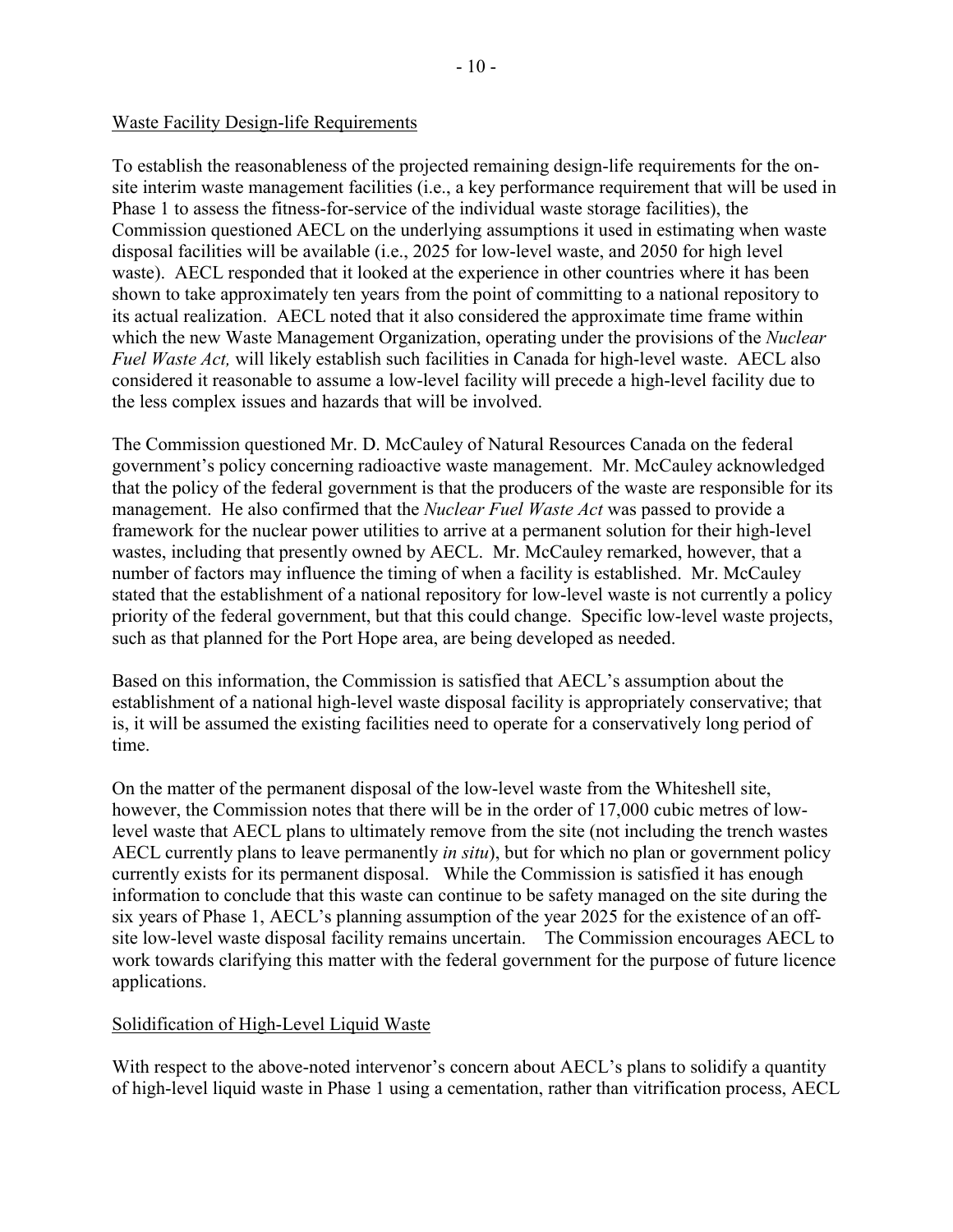responded that cementation is also an internationally recognized method for the interim stabilization and storage of liquid waste. CNSC staff noted that while AECL is planning to experiment with vitrification at its Chalk River Laboratories in Ontario, that program would not be available to treat the small inventory of liquid waste stored at Whiteshell (approximately two and one half 45 gallon drums) for several years. CNSC staff expressed its safety preference to have the liquids solidified in the shorter term.

The Commission concurs with CNSC staff on this matter and is satisfied that the liquid wastes may be solidified with a cementation process in Phase 1.

## Conclusion - Effect of the Long-term Waste Strategy on Phase 1 Licensing

The Commission is satisfied that the approach of using existing facilities for interim storage in Phase 1 is acceptable, subject to ongoing compliance monitoring and verification. The Commission is of the view that the need for new above-ground interim storage on the site must first be demonstrated before the incremental risks of building new facilities and transferring the waste to them can be justified. At this time, the Commission finds that there is no evidence to suggest that the waste storage facilities are currently posing a significant impact on health, safety or the environment, or that they will have such an impact within the proposed 6-year term of the licence. The Commission is of the view that the proposed fitness-for-service evaluations and enhanced monitoring will provide an appropriate validation of performance and design basis for any necessary modifications within an acceptable time frame.

# **4.1.3.2 Question 2- Spread of Contamination**

On the related question of whether the on-site maintenance of the facilities in an extended state of storage-with-surveillance could lead to significantly more complex decommissioning tasks in the future, the Commission is satisfied that this would not be the case. AECL has indicated that the process of safe shutdown includes the removal, containment or immobilization of sources of contamination that would otherwise migrate over time. As noted in the foregoing discussion of the waste management strategy, AECL has demonstrated that there is presently no significant spread of contamination from the waste storage facilities. The Commission is also satisfied that the surveillance aspect of the program will ensure that any unusual migration of contaminants during the storage-with-surveillance period will be detected and that timely and appropriate measures could be taken to protect the environment and persons if detected.

With respect to the proposed management of off-site contamination, the Manitoba Technical Advisory Committee expressed concern about the contaminated sediment AECL is proposing to leave in the Winnipeg River. The Manitoba Technical Advisory Committee indicated that it does not consider that the contaminated sediments, and potential for them to spread further down stream and through ecological pathways over time, have been properly assessed, or will be adequately monitored. The Manitoba Technical Advisory Committee also noted that the assessment of the sediments did not include non-radiological chemical compounds.

In considering whether these sediments need prompt (i.e., Phase-1) remediation to prevent such effects and avoid a potentially more challenging future clean up, the Commission sought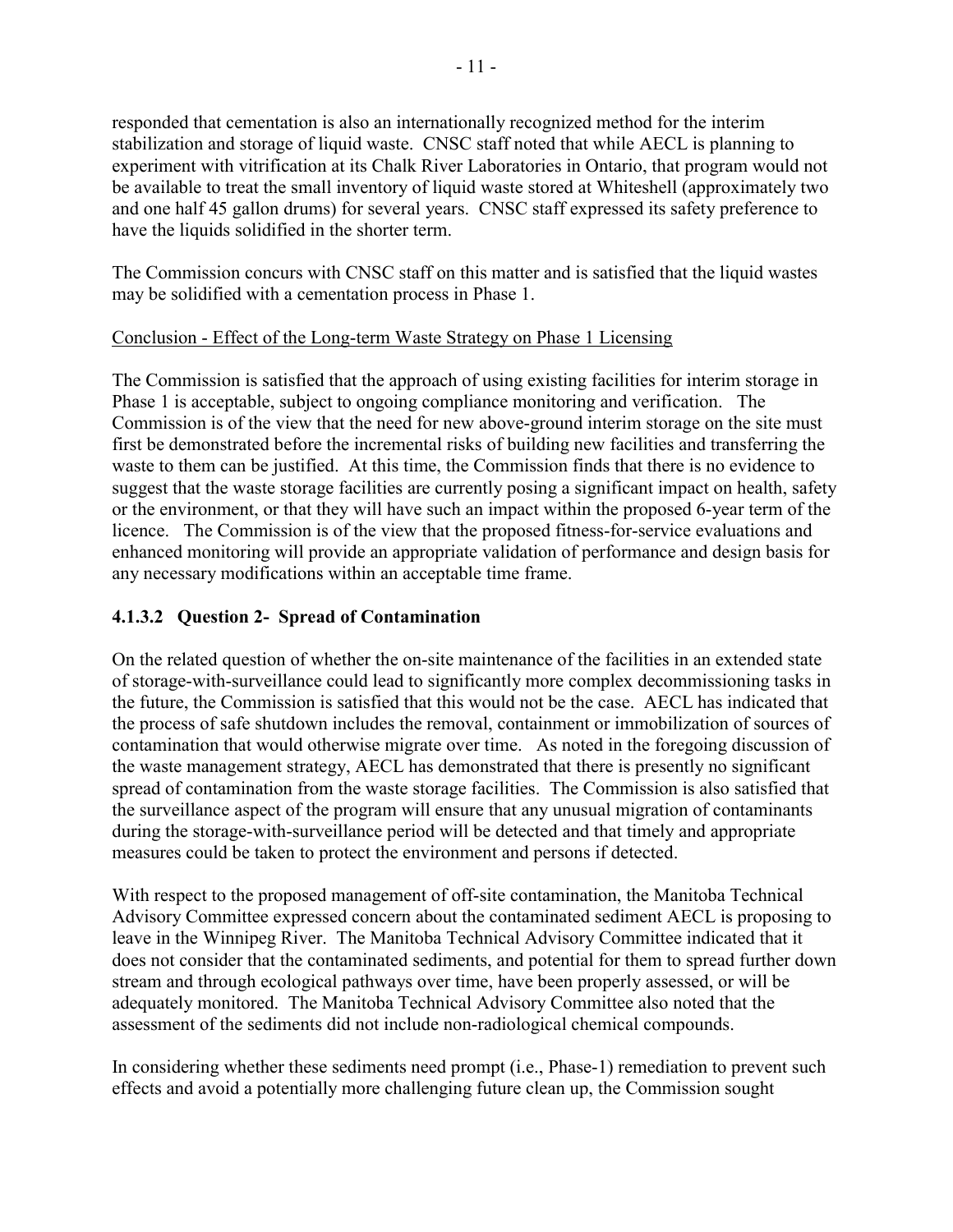additional information from AECL on the assessments recently conducted in the Winnipeg River.

In response, AECL described the detailed characterization and sampling surveys that were completed in the river in the fall of 2000. AECL reiterated its conclusion that the contaminated material it plans to leave permanently undisturbed in the river sediment does not, and will not, pose a significant risk to human health or other biota. AECL and CNSC staff also pointed out that the environmental assessment follow-up program will require ongoing monitoring of the effluents, sediment, water quality and potential effects on biota in the river. Remedial action, such as improved effluent controls or removal of the contaminated sediment would be required if the monitoring results show that conditions warrant. The adequacy of the environmental monitoring program is discussed further below in section 4.4.2.

Based on this information, the Commission concludes that the proposed deferral of decommissioning activities at Whiteshell Laboratories will not lead to a larger and more complex decommissioning task than if the facilities were promptly decommissioned; for example, due to a spread of contamination. The Commission is satisfied that the proposed surveillance and environmental monitoring programs, including in the Winnipeg River, will ensure that any significant spread of contamination would be detected and that appropriate actions could be taken to ensure future decommissioning activities are not adversely complicated or prolonged as a result.

# **4.1.3.3 Question 3 - Loss of Knowledge**

With respect to the third question identified above, the Commission recognizes the importance of capturing and using the inherent first-hand knowledge of operational personnel to the extent possible in the planning and execution of nuclear facility decommissioning projects.

In response to questions from the Commission on how knowledge would be managed during the project, AECL noted that is does not plan to defer this aspect of the program and that many of the activities planned in Phase 1 are designed to capture and systematically document the relevant knowledge that will be used in the planning and execution of future decommissioning activities. CNSC staff concurred that this is a very important aspect of Phase 1 and that AECL must take appropriate steps in Phase 1 to capture and transform the remaining "local knowledge" of site staff into "documented knowledge". CNSC staff remarked that AECL is already using much of that "local knowledge" in the preparation of decommissioning planning documents and facility shutdown plans. CNSC staff further stated that it is employing both quality assurance and human factors principles to its assessment of the retention and maintenance of knowledge for this project. CNSC staff indicated that, regardless of the decommissioning schedule, it fully expects AECL to rely heavily on "documented knowledge" during active decommissioning, supported with appropriately qualified safety personnel (such as in the field of radiation protection) to ensure a cautious and systematic planning and execution of the work as it unfolds.

On the question of whether AECL will be able to recruit the qualified personnel when the time comes to do the major dismantling stages, AECL responded that it is committed to maintaining and developing qualified resources while benefiting from national and international experience.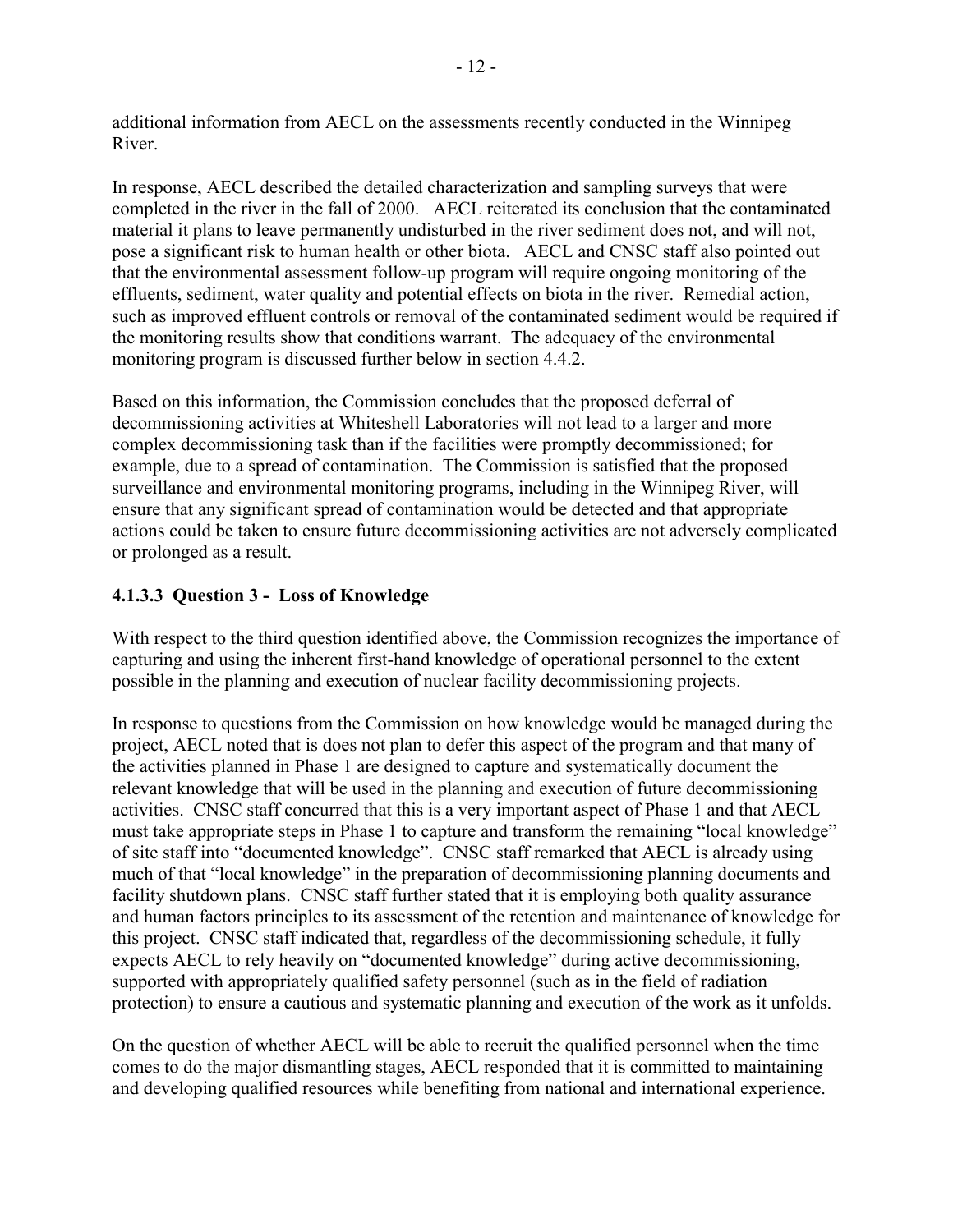AECL indicated that it expects decommissioning will be a significant and growing business both in Canada and internationally. As a result, AECL expressed confidence that an adequate body of experienced resources will be available to it when needed. In response to a follow-up question from the Commission on the retention rate of the existing knowledgeable staff, AECL reported that the staffing levels have recently increased somewhat in preparation for Phase 1, and that there continues to be a normal rate of turnover.

The Commission also asked AECL about the projected nature of the workforce that will exist at Whiteshell Laboratories at the end of Phase 1. AECL responded that the workforce will consist of: scientists and engineers in various disciplines; technicians in fields such as radiation protection, environmental monitoring, and laboratory analysis; building maintenance; security; fire protection; and emergency response. AECL noted that the current number of staff is approximately 250. AECL estimates that the number of staff will increase somewhat during Phase 1, and decrease as the site is brought into the storage-with-surveillance mode towards the end of Phase 1.

Based on this information, the Commission concludes that the likely lack of direct involvement of former operating personnel in much of the active decommissioning project stages is not a significant factor affecting AECL's current qualification to carry out the activities under the proposed licence; nor is it a factor that would necessarily preclude AECL from being able to demonstrate its qualifications to carry out future decommissioning phases. The Commission is satisfied that AECL's qualifications, including applicable knowledge of the site conditions and hazards, will be gathered and continually verified by CNSC staff throughout the proposed licence period for Phase 1. All information relevant to maintaining a safe shutdown condition, and to the planning and execution of decommissioning activities, must be systematically documented and maintained up-to-date and in a readable format throughout the decommissioning program.

# **4.1.3.4 Question 4 - Burden on Future Generations**

With respect to the fourth question above concerning whether the proposed overall decommissioning plan would place an unacceptable burden on future generations, the Commission is satisfied that the provision of appropriate financial guarantees for the entire project at this time will ensure that future generations do not bear a disproportionate share of the financial burden. The matter of financial guarantees for decommissioning is discussed further below in section 4.11.

With respect to any future burden in terms of effect on health, safety and environment, the Commission will consider these matters at each future licensing decision on the project. At no time would the Commission authorize activities that have unacceptable effects on the health and safety of persons, or the environment.

# **4.1.3.5 Question 5 - Effect of Alternative Decommissioning Strategies on Phase 1**

With respect to the fifth relevant aspect of the long-term decommissioning plan, the Commission questioned AECL as to whether the proposed activities in Phase 1 would be significantly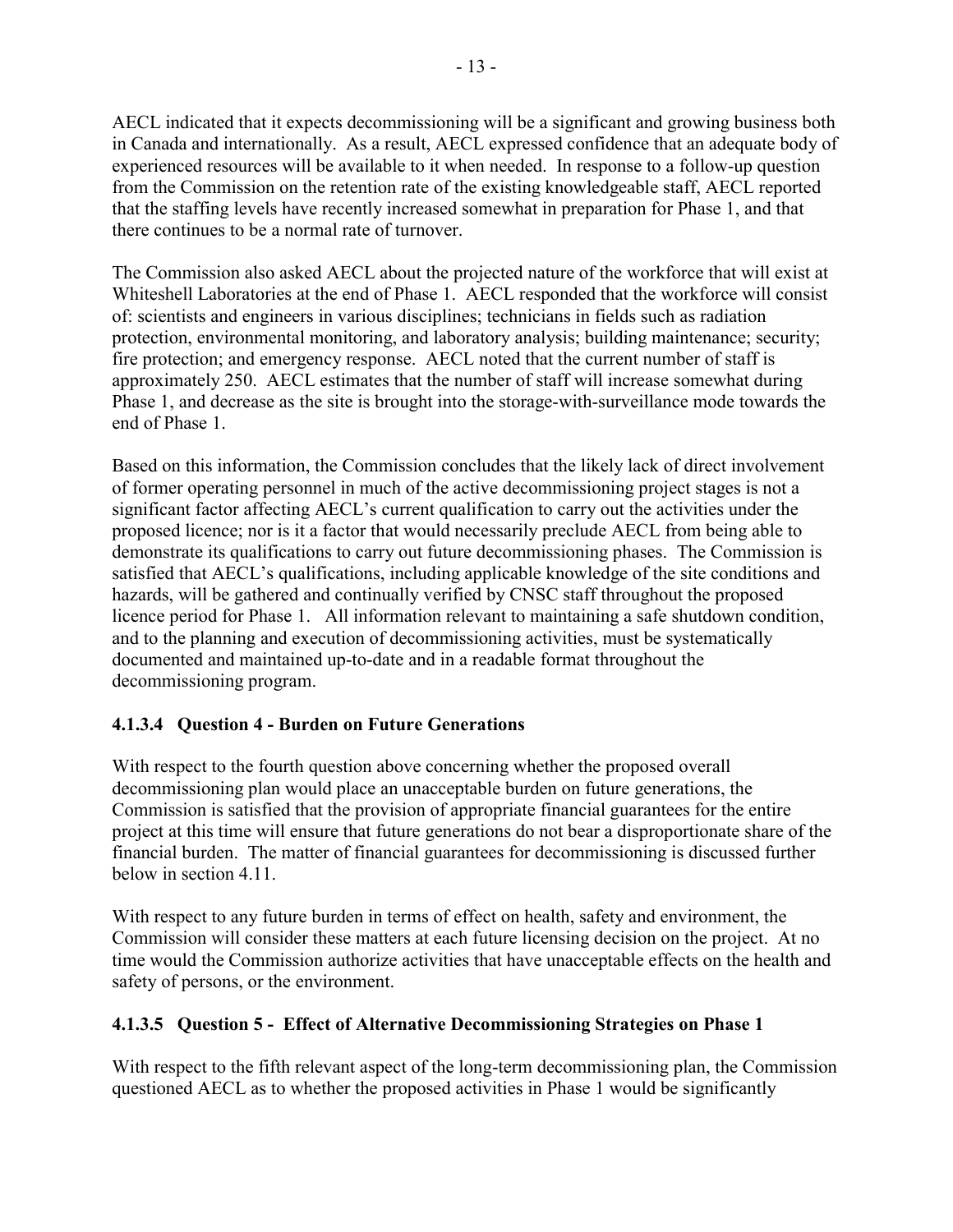different if it were planning to complete the entire project in a time frame different from the current 60 year plan. AECL replied that, regardless of the future plans, the nuclear facilities and activities must be brought to a safe shutdown condition in a planned and systematic manner. AECL also expressed the view that much of the gathering of detailed information and planning document preparation that is scheduled for Phase 1 must also be done regardless of the future decommissioning work schedule. With respect to the rate at which the planned Phase 1 decontamination activities can be completed (for example in the Building 300 laboratories), AECL cautioned that this is something that cannot be significantly accelerated given the need to work down through the buildings in a systematic way to ensure safety of workers and avoid the spread of contamination to other areas.

CNSC staff stated that it considers the six-year time frame for Phase 1 to be appropriate for the work proposed. CNSC staff also noted that six years is appropriate for the establishment and implementation of the planned monitoring and assessment programs, the results of which will be pivotal in the planning of future decommissioning stages.

In response to a question from the Commission concerning what other specific activities it would recommend be added to Phase 1, the Manitoba Technical Advisory Committed indicated that it would like to see AECL proceed with some of the interim waste storage improvement projects during Phase 1. As noted in section 4.1.3.1, the Commission determined that the existing waste storage facilities will provide adequate containment of the wastes during Phase 1. The Commission acknowledges that the recovery, characterization, repackaging and storage of the waste in new facilities, if necessary, will require significant time and effort to carry out safely. Special tools and structures may need to be designed and fabricated to handle and store the waste while ensuring adequate protection of workers and the environment during these operations.

Based on the above information and findings, the Commission is satisfied that the planned activities for Phase 1 would not need to be substantially different under other long-term decommissioning strategies. Providing that the monitoring and surveillance does not indicate a significantly increasing risk to the environment and people from the existing waste management facilities, the Commission is satisfied that the Phase 1 period will provide an appropriate time frame for the planning and design of the future waste remediation projects. This does not mean, however, that AECL would be prohibited from advancing some of planned remedial work in the WMF to Phase 1, subject to the appropriate regulatory approvals.

## **4.1.3.6 Conclusions Related to the Long-term Decommissioning Plan**

Based on the determinations and reasons noted above, the Commission concludes that the planned completion of the decommissioning project over several decades does not significantly affect the determination of whether AECL is currently qualified to carry out the activities proposed in the current application; nor does it prevent or significantly limit AECL, or any other proponent, from being able to demonstrate its qualifications to carry out decommissioning activities in future project phases.

Similarly, the Commission concludes that the proposed phasing of the larger decommissioning project does not necessarily affect AECL's ability to make adequate provisions for the protection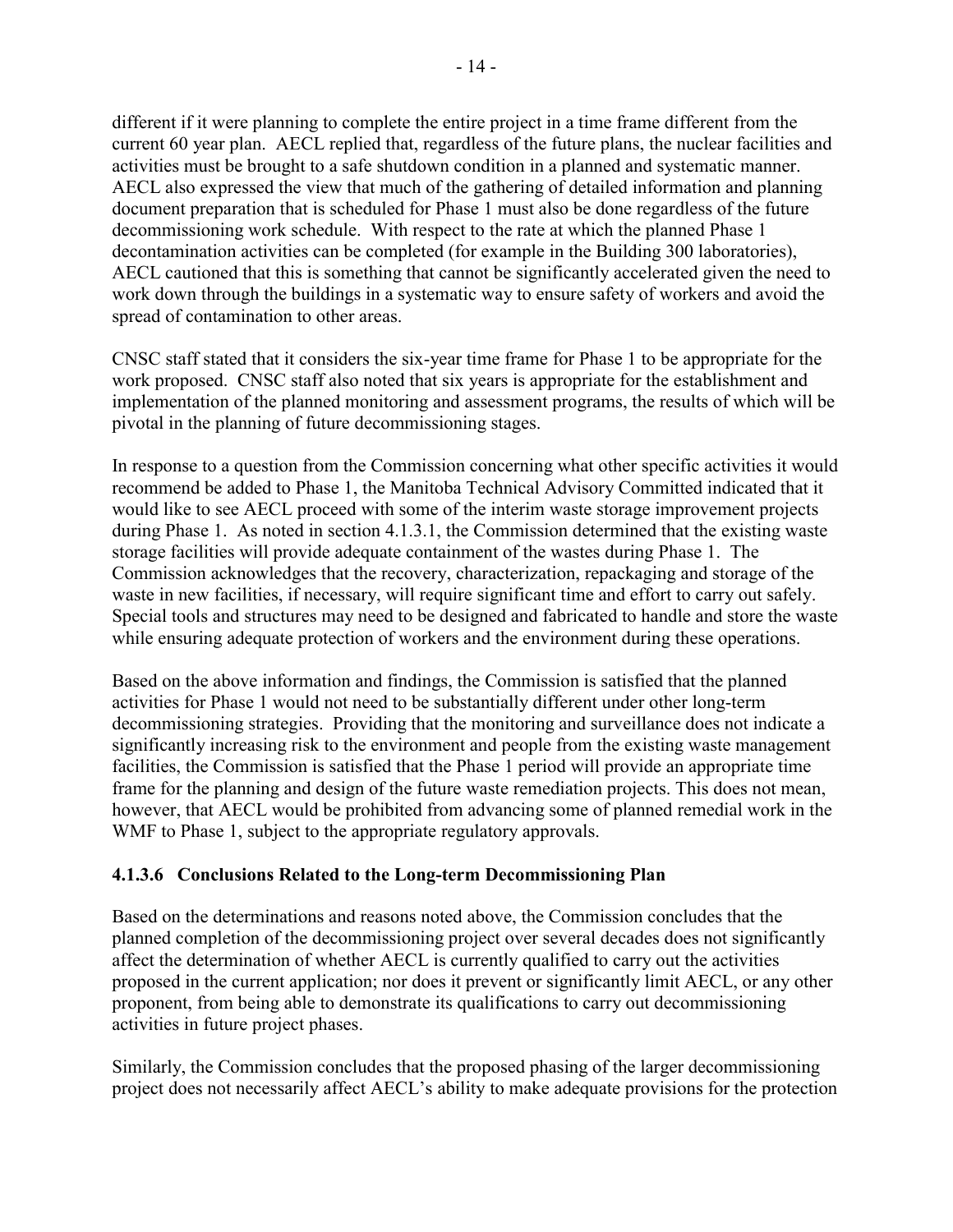of the environment, the health and safety of person and the maintenance of national security and measures required to implement international obligations to which Canada has agreed. The Commission is satisfied that the contaminants at the facility will remain relatively stable and immobile throughout Phase 1. As such, the Commission concludes that the future options for proceeding with the principal decommissioning activities will not be significantly limited, or made significantly more complex, by deferring those activities until after Phase 1.

As noted above, the Commission did not address licensing of the overall decommissioning plan at this time. Only the Phase-1 activities are the subject of the current application. The Commission notes that many of the planned activities in Phase 1 are directly related to the gathering and preparation of information that will be used in preparing applications for future phases of the project, and in particular, the plan for the longer interim storage of radioactive waste on the site. With its decision on the current application, the Commission is in no way constrained in what decisions it may make in regard to the future applications for decommissioning at the Whiteshell Laboratories site; nor is AECL prohibited from applying to the CNSC to proceed with activities planned for future phases in Phase 1, based on information available at the time, and subject to the appropriate regulatory approvals.

The Commission acknowledges the many deeply held concerns of intervenors about AECL's 60 year decommissioning plan. The Commission recommends that AECL take note of these concerns and continue an open dialogue with the community, CNSC staff, and other relevant federal and provincial authorities throughout Phase 1 as part of its preparation for the next licensing phase of the project.

## **4.2 Radiation Protection**

As part of its evaluation of the adequacy of provisions for protecting the health and safety of persons, the Commission considered the past performance and future plans of AECL in the area of radiation protection.

CNSC staff reported that AECL's radiation protection program and its implementation currently meet all requirements and expectations. CNSC staff is of the view that this performance can be expected to continue during Phase 1 decommissioning. CNSC staff reported that, during 2001, no workers received a radiation dose in excess of the regulatory limit. The results for 2002 were not yet available. As well, no dose to workers exceeded AECL's own administrative control limit of 20 mSv.a (40% of the annual regulatory limit of 50 mSv.a). Furthermore, there were no unplanned worker exposure events in 2000 or 2001. AECL noted that the radiation exposures to workers have increased somewhat in recent months due to the increased facility shutdown activities, but remain very low. AECL predicts that somewhat higher dose rates can also be expected while active decommissioning of contaminated facilities is underway. However, AECL maintained that, because the planned activities are similar to the routine maintenance and modification work that AECL is accustomed to carrying out at Whiteshell Laboratories, the doses during Phase1 decommissioning can be expected to remain well within regulatory limits.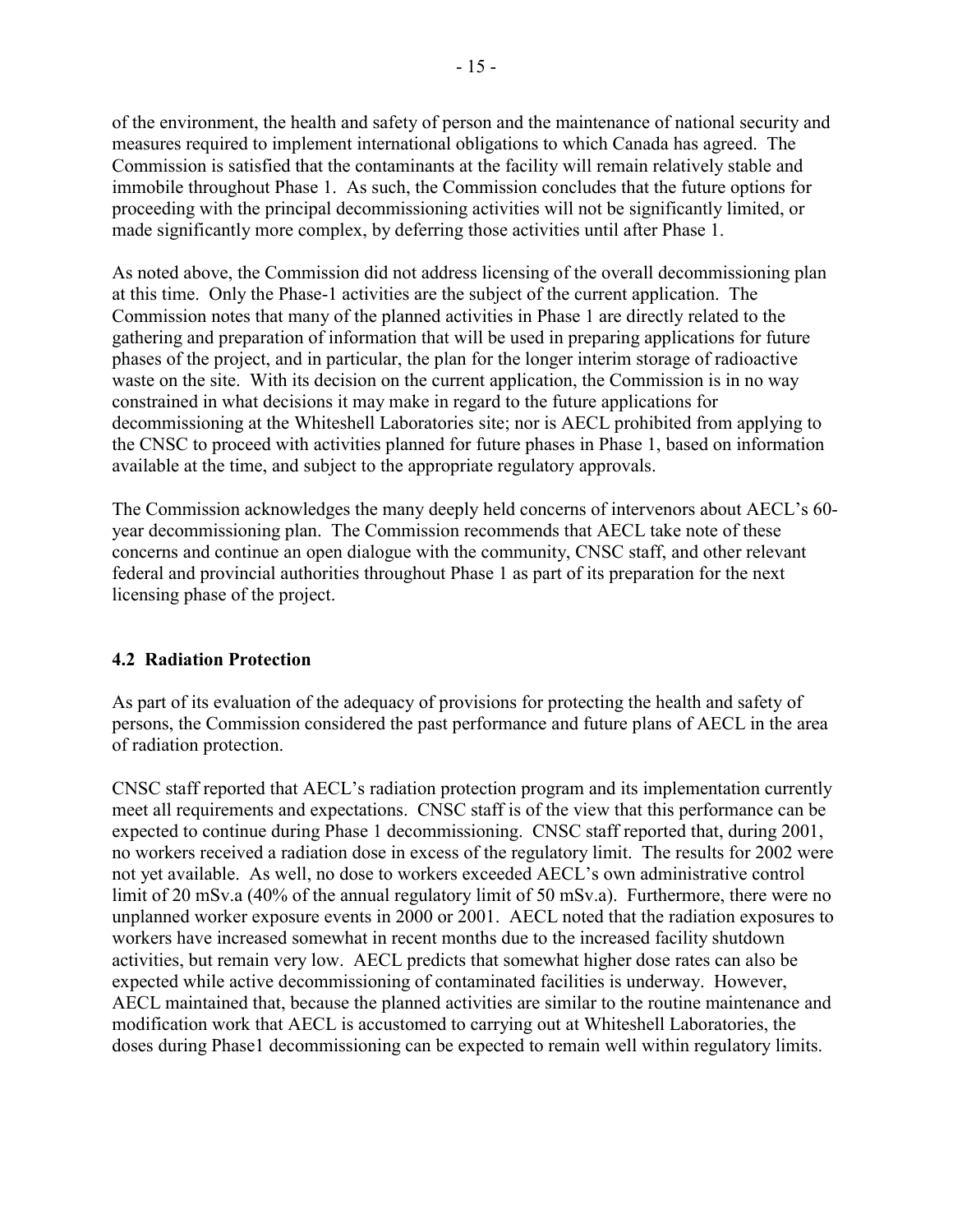With respect to doses received by the public as a result of activities at Whiteshell Laboratories, CNSC staff reported that the estimated doses to the theoretically most exposed members of the public remain negligible.

In its supplementary information for day-2 of the public hearing AECL elaborated on the specific aspects of its radiation protection program, including the use of: safety analysis; work plans, procedures and controls; training; protective equipment; health surveillance (e.g., dosimetry); and various levels and types of plan reviews and audits by technical experts, compliance staff, facility management, workers, CNSC staff , and AECL's Safety Review Committee.

Based on the above-described design and proven performance of the radiation protection program, the Commission concludes that AECL will, in carrying out the proposed activities under the licence, make adequate provision for the protection of workers and the public from the effects of radiation.

# **4.3 Conventional Health and Safety**

Also with respect to its assessment of the measures to be taken to protect the health and safety of persons, the Commission examined AECL's past and planned program for conventional (nonradiological) health and safety at Whiteshell Laboratories.

CNSC staff reported that Human Resources and Development Canada (HRDC), who administers the applicable federal regulations on occupational health and safety, conducts periodic inspections at Whiteshell Laboratories. CNSC staff noted that HRDC is presently satisfied with AECL's safety program.

The Commission, noting that the initial phase of decommissioning will involve potentially hazardous activities that have not normally been carried out at the site (such as the demolition of structures), questioned if AECL's health and safety program will remain adequate and applicable for these future activities. CNSC staff responded that it intends to assess all hazards in its review of the detailed decommissioning plans required for each step in the process. CNSC staff also noted that HRDC will be involved in those plan reviews and will continue to undertake compliance monitoring on site.

AECL added that it will continue to practice its work planning processes which routinely account for both potential radiological and conventional risks to worker health and safety. AECL further noted that the Occupational Health and Safety Program actively involves the workers in its review and that all managers and supervisors are held accountable for the safety of the people reporting to them.

Based on the past performance of AECL in the area of conventional health and safety, and the adequacy of its related programs, the Commission is satisfied that AECL will make adequate provisions for the protection of workers from non-radiological risks during the proposed decommissioning activities.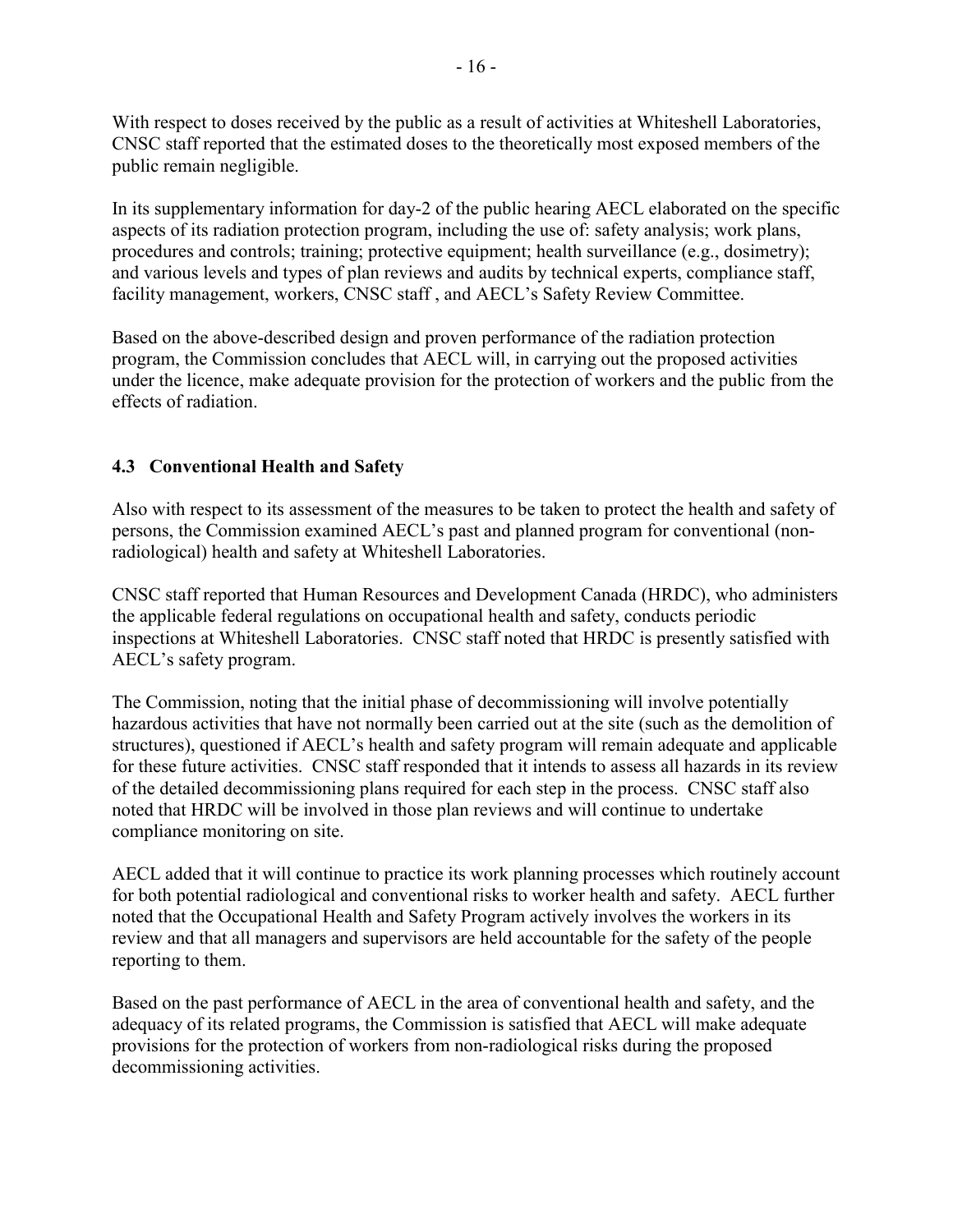## **4.4 Environmental Protection**

To determine whether AECL will make adequate provisions to protect the environment while carrying out the proposed decommissioning activities, the Commission examined AECL's past performance in protecting the environment and its related plans for Phase 1 decommissioning. In particular, the Commission examined issues related to the control of emissions and effluents, the assessment of potential contamination outside the active area, the proposed disposal of nonradioactive waste, and the adequacy of the proposed environmental monitoring program.

## **4.4.1 Compliance with Emissions and Effluent Limits**

CNSC staff reported that AECL's environmental protection program at Whiteshell Laboratories, and its implementation, have consistently met expectations during the current licensing period. CNSC staff and AECL reported that all radiological releases to the environment are monitored and have been at small fractions of the approved Derived Release Limits (DRLs); i.e., generally below 0.1% of the DRLs.

The Commission finds this level of performance acceptable and indicative of an adequate program for controlling radiological releases to the environment for Phase 1 decommissioning.

## **4.4.2 Potential for Contamination Outside the Active Area**

## Winnipeg River Sediment

As noted in section 4.1.3.2 above, the Manitoba Technical Advisory Committee expressed concerns about what it considered to be an inadequate assessment of the contamination of sediment in the Winnipeg River. In response (and as also documented in section 4.1.3.2 above), AECL described the detailed survey of the sediments and resident biota that it undertook in the river sediments, and identified the ongoing follow-up monitoring that is proposed to further examine this area.

While the Commission agrees that further monitoring of the sediment quality and its effects on biota is required in Phase 1, the Commission is satisfied that the removal of the affected sediments is not required at this time or likely during the proposed 6-year duration of the initial Phase 1 decommissioning licence. The Commission made no decisions about what may be required in future decommissioning phases. The Commission's further consideration of the environmental monitoring program for the Winnipeg River and elsewhere is contained below in section 4.4.4 of this *Record of Proceedings*.

## Contamination in "Unaffected" Areas

The Commission questioned whether there could be radiological contamination in other areas of the property outside the areas known to have been affected by past nuclear facilities and activities. In response, AECL and CNSC staff described a detailed radiation survey that was conducted in 2000 on all areas thought to be unaffected by nuclear activities. The survey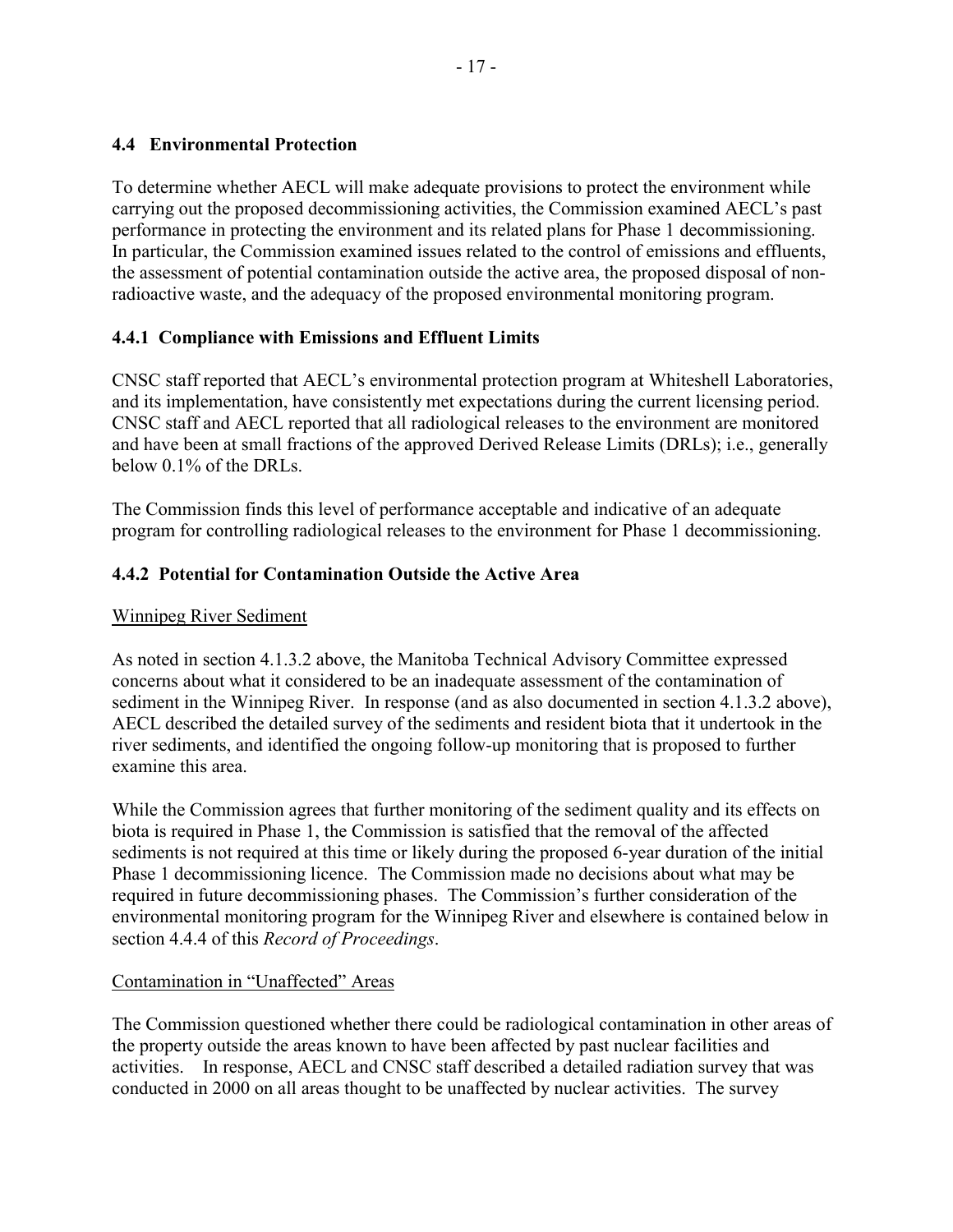employed the search of records, and use of sensitive radiation instruments in aircraft, vehicles and as held by personnel on foot. CNSC staff also reviewed and approved the survey design in advance and conducted a thorough audit of its execution in the field. CNSC staff reported its satisfaction with the survey and reliability of the results. From the survey, it was concluded that it is unlikely there is any radiological contamination in the unaffected area.

## **4.4.3 Non-radioactive Waste Disposal**

The Commission also sought clarification on the proposed fate of the non-radioactive waste that will be generated during the demolition of the non-active buildings. AECL indicated that, for planning purposes, it assumed this waste would be transported to local municipal landfill sites, but that formal arrangements for this with the local governments have not yet been made. The Commission expressed surprise that this had not yet been discussed with the local officials, particularly given the serious concerns expressed by the Local Government District of Pinawa about AECL's information program (see section 4.12 below). AECL stated that much of the demolition waste will be recycled and that the final volume of this waste will be relatively small. AECL also noted that the demolition of buildings is not scheduled for the first part of Phase 1 and that there is adequate time to make arrangements for disposal of this waste.

While the Commission is generally satisfied with this response, the Commission encourages AECL to embark on the necessary negotiations with local government as early as possible. The Commission also encourages AECL to ensure, through the information program, that the local authorities are aware well in advance of other potential demands for off-site services in Phase 1.

# **4.4.4 Environmental Monitoring Program**

CNSC staff stated that the environmental protection program has been modified for the Phase 1 decommissioning project by incorporating the impact mitigation measures and enhanced environmental monitoring that were identified during the Comprehensive Study Environmental Assessment of the project (completed in accordance with the CEAA) - see also section 4.13 for further details on the environmental assessment process. CNSC staff recommended that these additions to AECL's Environmental Protection Program be formally committed by reference in the conditions of the proposed licence.

In response to the concerns raised by the Manitoba Technical Advisory Committee on the adequacy of the proposed environmental monitoring program (and particularly in regard to the what the Manitoba Technical Advisory Committee considers as the need for a more thorough contaminant pathways approach in the monitoring of effects on the Winnipeg River), CNSC staff stated that the details of the program for Phase 1 are public and have been reviewed in detail. CNSC staff stated that the environmental monitoring program is required to link sources of contaminant discharge to points of potential accumulation in the environment and subsequent exposure of biota. The program must also be flexible to respond to unexpected findings and, therefore, AECL's environmental monitoring program at Whiteshell can be expected to continually adapt to the results and to changing decommissioning activities on the site. CNSC staff indicated its satisfaction with the proposed Phase 1 environmental monitoring program. CNSC staff also noted that the adequacy of the environmental monitoring program will be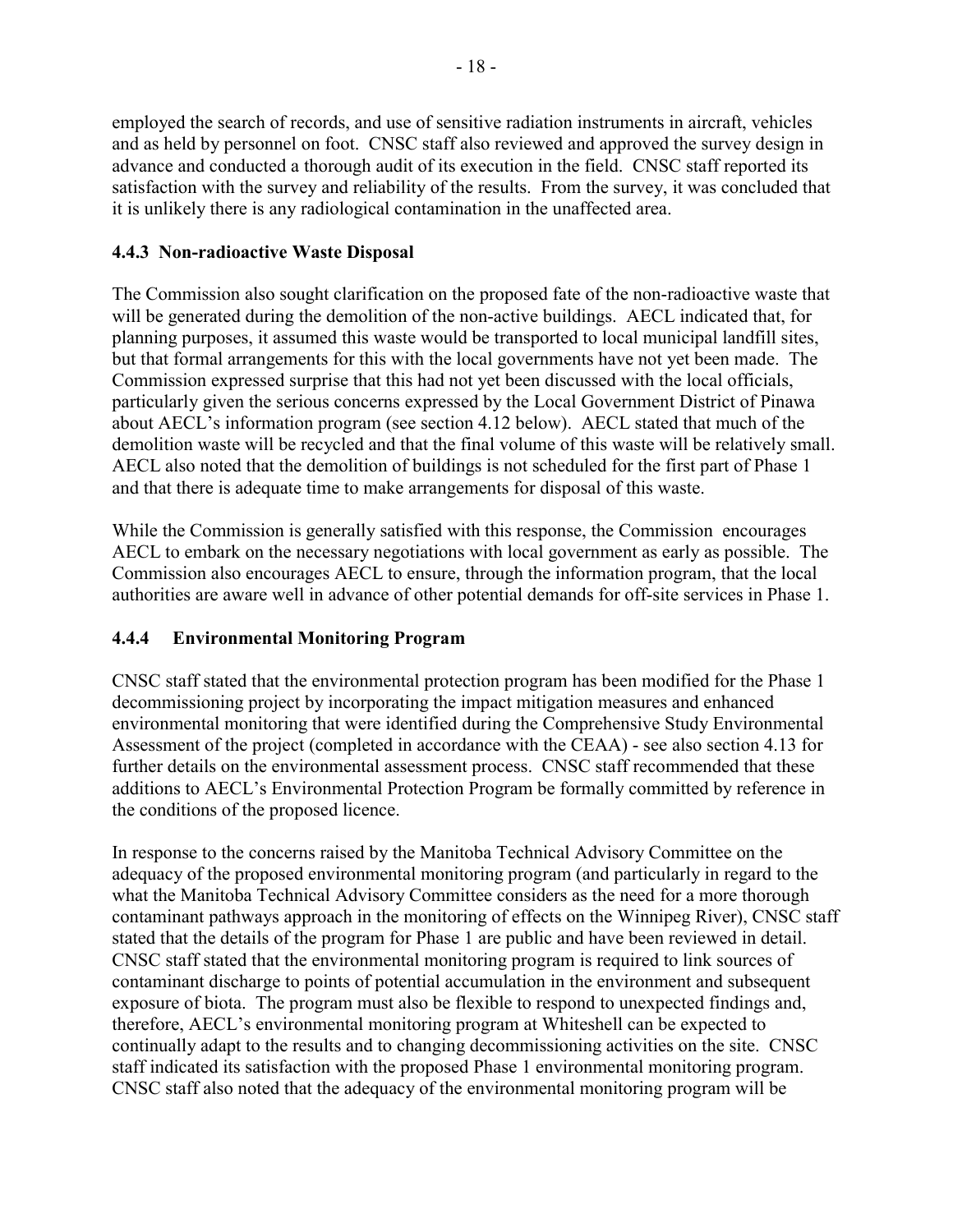continually reviewed by CNSC staff in consultation with a Joint Review Group, including the Manitoba Technical Advisory Committee, and that the initial findings will be reported to the Commission in the proposed interim report to the Commission.

AECL noted that, in addition to the monitoring in the river, the follow-up environmental monitoring program includes air monitoring during building demolition, groundwater flow and quality monitoring at the WMF, and enhanced monitoring at the non-active landfill and sewage lagoon.

Based on the above information, the Commission is satisfied that the proposed follow-up environmental monitoring program during Phase 1 will provide further information on the conditions in the Winnipeg River and other environmental media, including on any cumulative environmental effects on biota that may occur during Phase 1. The Commission is also satisfied that the Manitoba Technical Advisory Committee, and other interested parties will continue to be informed of, and have opportunities to comment on, the monitoring program.

## **4.4.5 Conclusion on Environmental Protection**

In conclusion, the Commission is satisfied that AECL has made, and will continue to make adequate provision for the protection of the environment in carrying out the activities authorized under the proposed licence. This conclusion is based on: the past performance of AECL in controlling releases of radiological and non-radiological contaminants to the environment; a positive assessment of the environmental protection and follow-up program proposed for the initial phase of decommissioning (parts of which will enable rapid response to any unanticipated effects and other parts to the establishment of a solid baseline for assessing future phases of the project); and the results of recent site-specific environmental evaluations in the Winnipeg River, at the WMF, and on "unaffected" lands surrounding the active area.

## **4.5 Performance Assurance**

AECL's ability to assure performance over time is another important area examined by the Commission in its assessment of whether AECL is, and will likely continue to be, qualified to carry out the activities under the proposed licence. It also provides the Commission with part of the basis for deciding whether the proposed protection measures will likely be maintained effective through the period of the licence. The areas of quality assurance, training, and organization and management were the principal factors considered by the Commission during the hearing.

## **4.5.1 Quality Assurance**

CNSC staff and AECL described the structure of AECL's quality assurance program, including the work presently underway to document the specific requirements for quality assurance during the Whiteshell Laboratories decommissioning project. It was noted that AECL recently submitted its *Company-wide Decommissioning Quality Assurance Manual* for CNSC staff review. That manual fits within the framework of AECL's existing overall *Quality Assurance*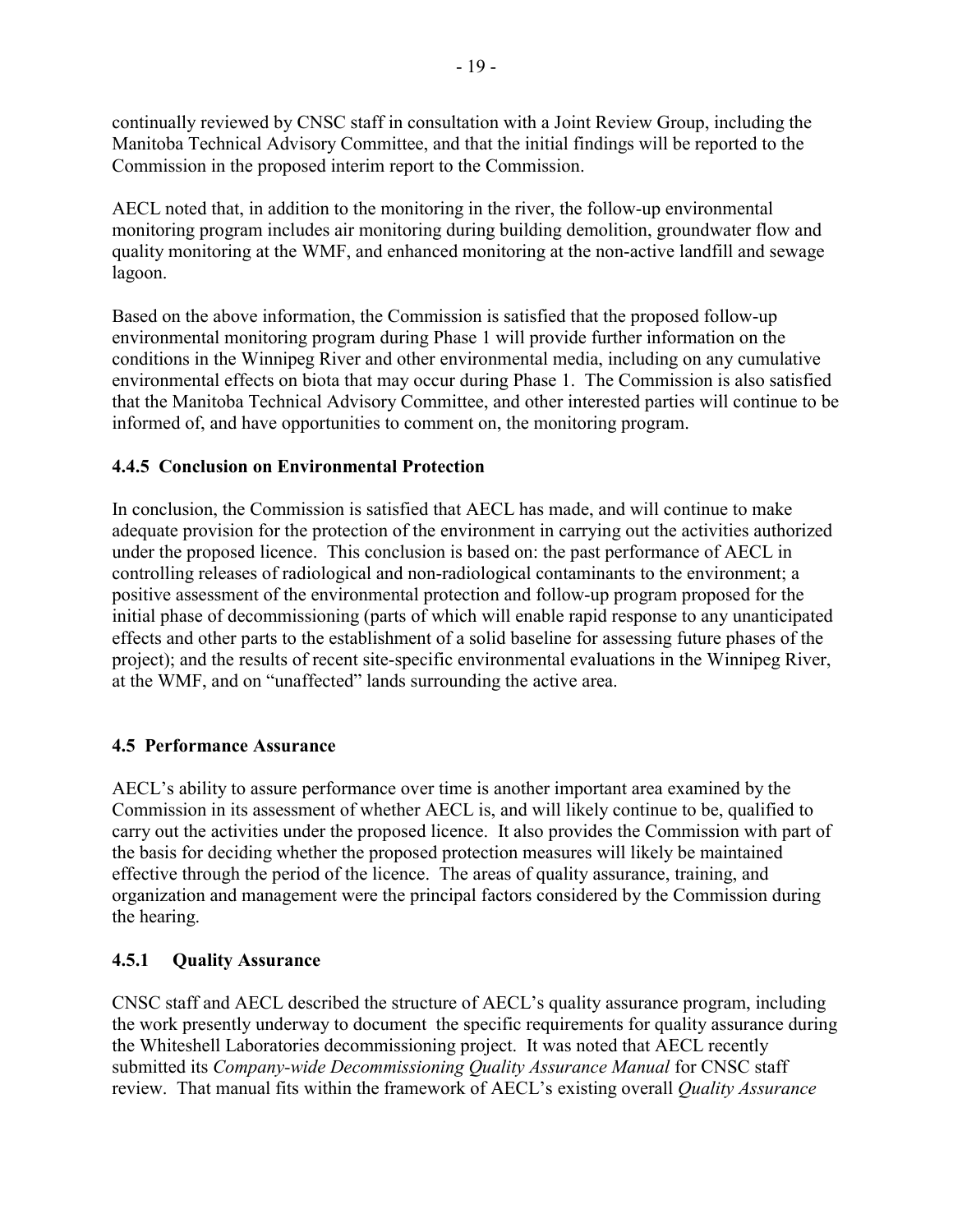*Manual*. A more specific *Whiteshell Laboratories Decommissioning Quality Assurance Plan and Procedures* is also in preparation. Quality assurance for the research activities that are proposed to continue operating during the initial decommissioning phase would continue to be managed under AECL's existing *Facilities and Nuclear Operations Quality Assurance Manual*.

Because the quality assurance programs for decommissioning are not fully documented, CNSC staff stated its view that the quality assurance program does not currently meet expectations. However, staff indicated its expectation that a satisfactory program will be documented, and that the AECL staff will be trained on it, prior to the proposed decommissioning licence coming into effect. CNSC staff noted that the remaining work involves ensuring the documentation is in a form that would allow a third-party audit.

Although CNSC staff expressed general satisfaction with the direction AECL is taking in the development of the decommissioning quality assurance program, CNSC staff recommended that the Commission consider including in the licence a condition that would require AECL to implement a decommissioning quality assurance program, acceptable to the Commission, or person authorized by the Commission, no later than June 30, 2003 (proposed condition 10.1). Until the quality assurance program is finalized, CNSC staff stated that it considers the working level procedures currently in place will provide acceptable interim coverage.

Based on this information, the Commission is satisfied that AECL is taking the necessary steps to ensure its quality assurance program and implementation meets the requirements and expectations of the CNSC. The Commission, however, remains concerned that the program documentation is not yet fully in place and therefore concurs with CNSC staff 's recommendation to include a licence condition requiring that this be corrected by no later than June 30, 2003.

# **4.5.2 Training**

CNSC staff stated that it considers AECL's general training programs to be adequate and that AECL is suitably re-developing and adapting its specific training for decommissioning at Whiteshell Laboratories. Key areas of training include radiation protection, emergency preparedness and environmental protection. AECL added that site staff is now scheduled to be trained on the quality assurance manuals, plans and procedures before the decommissioning licence comes into effect.

Based on this information, the Commission concludes that the training program for decommissioning at Whiteshell Laboratories is adequate and will help ensure AECL staff remains qualified to carry on the activities under the proposed licence.

## **4.5.3 Organization and Management**

AECL explained that it has recently transferred responsibility for Whiteshell Laboratories from the Facilities and Nuclear Operations Unit (FNO) to its Decommissioning and Waste Management Unit. The Decommissioning and Waste Management Unit, however, will remain accountable to the FNO for ensuring compliance with AECL's radiation protection,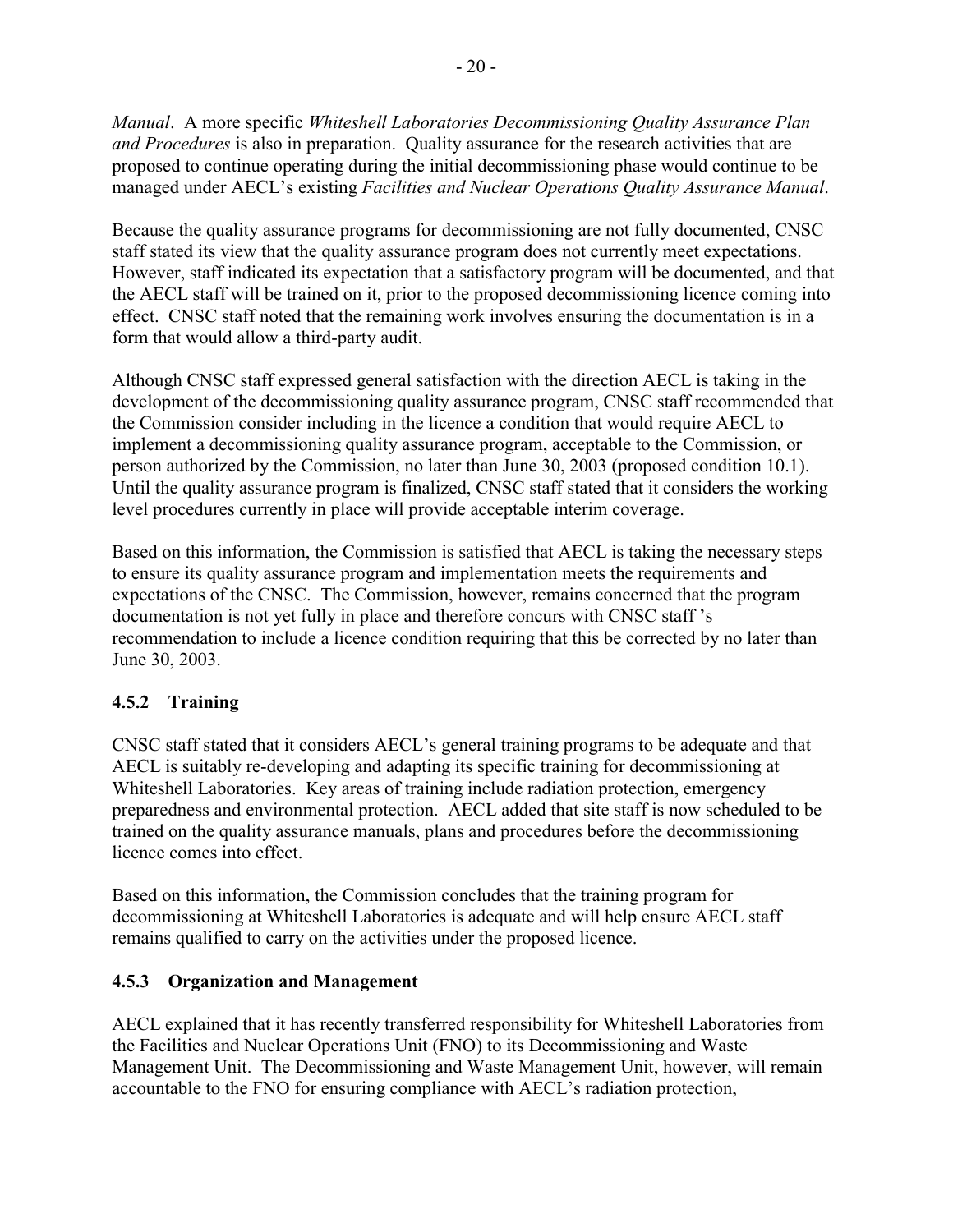environmental protection and emergency preparedness programs. AECL further described how the major safety compliance and quality management functions will report within that structure. Specifically, AECL also noted that the quality managers for decommissioning and waste management will report to the AECL Chief Executive Officer and Chief Quality Officer.

CNSC staff stated that it views this organization and management structure as having attributes that will contribute to the safe decommissioning at Whiteshell Laboratories. However, CNSC staff indicated its plan to assess the effectiveness of the organization and management structure during the first half of the proposed licence period and report its findings to the Commission at that time.

Based on this information, the Commission is satisfied that AECL has an appropriate organization and management structure for the project. The Commission acknowledges the proposal of CNSC staff to periodically report to the Commission on this important aspect of AECL qualifications to carry out the licensed activities.

# **4.6 Operating Performance**

The Commission examined AECL's past operating performance at Whiteshell Laboratories as a further indication of whether AECL is qualified to carry out the proposed decommissioning activities and maintain adequate protection measures.

CNSC staff reported that AECL's programs for facility operations, operational inspection, procedural adherence, internal communications, approvals, change control, maintenance and reporting all currently meet expectations, both in design and implementation. CNSC staff noted that, during the current licence period, all activities were carried out in accordance with AECL's compliance program and there were no reportable events. CNSC staff further expressed its expectation that these programs will remain effective during the planned Phase 1 decommissioning.

Based on this positive assessment, the Commission finds AECL's past operational performance to be satisfactory. The Commission is also satisfied that the related programs will be applicable to, and result in similar performance during, the initial phase of the decommissioning project.

## **4.7 Emergency Preparedness**

As part of its assessment of AECL's provisions for protecting the health and safety of persons, the Commission examined the adequacy of the emergency preparedness at Whiteshell Laboratories.

CNSC staff provided a positive assessment of the Whiteshell Laboratories Emergency Preparedness Plan and noted that an exercise of the plan in 1999 met all performance objectives. During the course of the hearing, CNSC staff reported that it had recently reviewed and accepted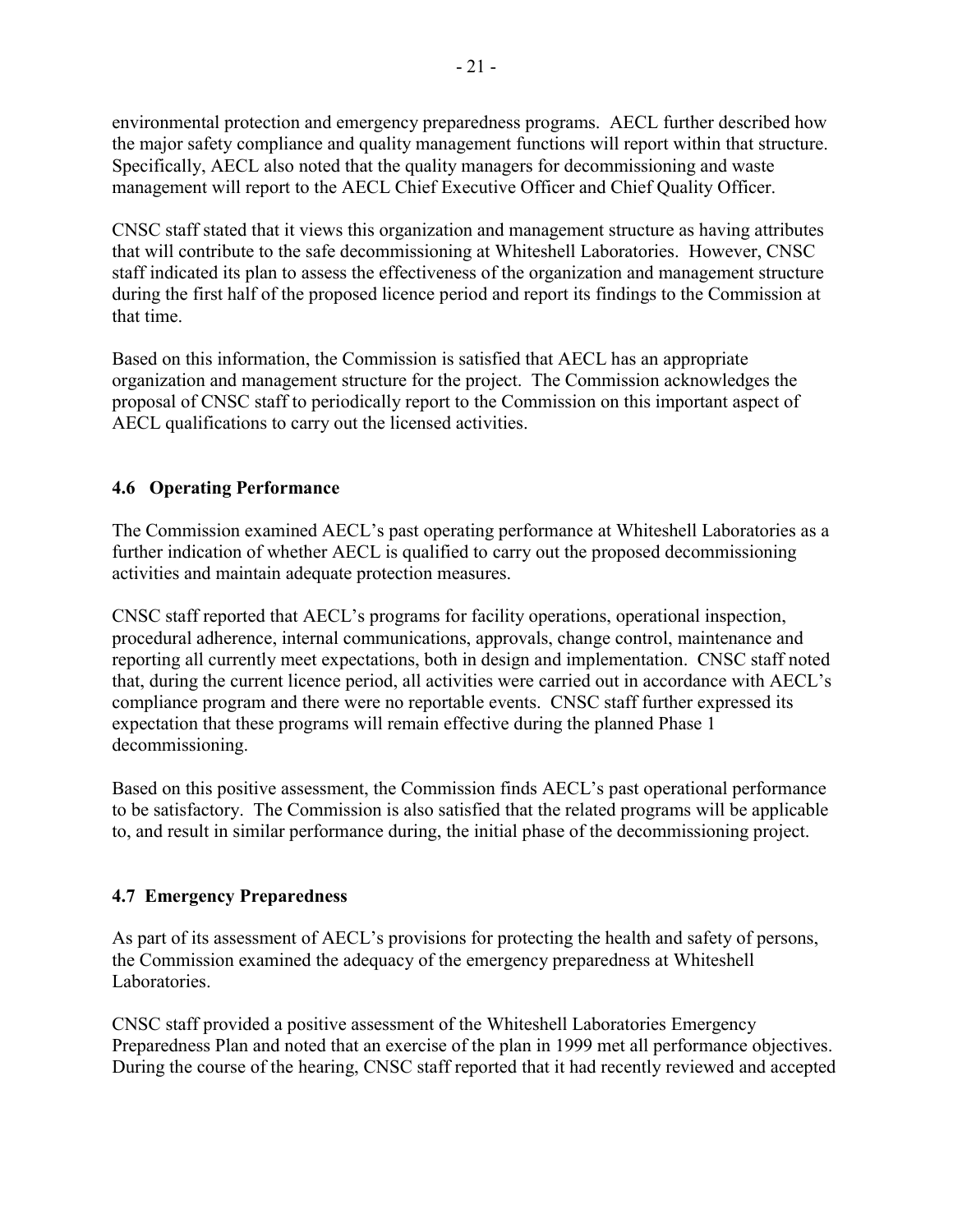a further revision of the plan. CNSC staff recommended that the current revision of the plan be referenced in the proposed decommissioning licence.

AECL remarked that, as part of the emergency program, AECL maintains specialized equipment and personnel on the site to respond to all types of emergencies, such as fire and radiological releases. AECL also noted that it will continue to review and maintain the Emergency Preparedness Plan as part of its quality assurance program.

Based on this positive assessment the Emergency Preparedness Plan, the Commission concludes that AECL would be able to provide for the appropriate protection of persons and the environment in the event of an emergency at the Whiteshell Laboratories.

## **4.8 Fire Protection**

Further with respect to the protection of persons and the environment, CNSC staff indicated that it is currently engaged in a detailed review of the fire protection measures at the Whiteshell Laboratories. A planned fire protection audit was completed and, at the time of the hearing, the audit report was under review by CNSC staff . CNSC staff reported that the initial audit found some items at variance with the *National Fire Code*. AECL has addressed all items identified as having an immediate implication for nuclear safety.

To address the remaining actions and provide consistency with other major facility licences, CNSC staff recommended that a licence condition be included to ensure AECL designs, builds, modifies and otherwise carries out work with the potential to impact protection from fire in accordance with the requirements of the *National Building Code*, 1995 and the *National Fire Code*, 1995, and provide the Commission annually with evidence of compliance with those codes.

The Commission is satisfied that the ongoing fire protection evaluation and the proposed licence condition requirement will ensure AECL maintains adequate fire protection during the proposed decommissioning phase.

# **4.9 Security**

With respect to the Commission's examination of AECL's provisions for maintaining national security at Whiteshell Laboratories during decommissioning, the Commission considered AECL's security program in relation to the *Nuclear Security Regulations* and Commission Order 01-1.

CNSC staff reported on the positive results of a security audit and exercise conducted at the Whiteshell Laboratories in September 2001. A further security compliance audit related to Commission Order 01-1 was carried out in April of 2002, the findings of which were addressed by AECL in a revised Site Security Report. The report was received on time and was under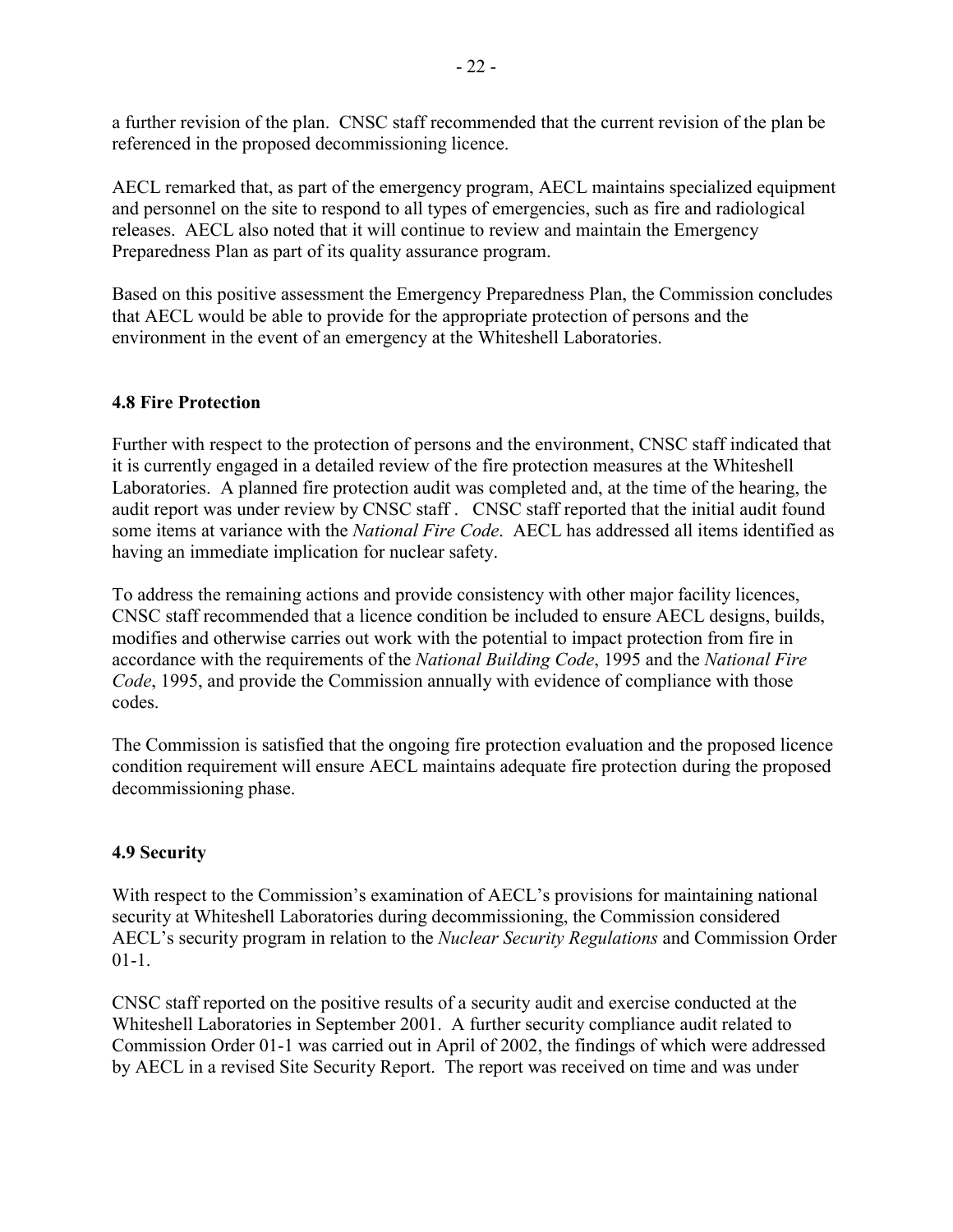review by CNSC staff at the time of the hearing. Additional security audits are planned during the decommissioning project.

To ensure the maintenance of security at the site, CNSC staff recommended that a licence condition be included to require AECL to comply with the measures specified in AECL's *Site Security Plan.*

Based on its consideration of AECL's security program and performance to date, the Commission concludes that AECL has made, and will continue to make adequate provisions for the maintenance of security at Whiteshell Laboratories. The Commission concurs with the recommendation of CNSC staff for the inclusion of a licence condition to ensure continued implementation of the *Site Security Plan*.

## **4.10 Safeguards and Non-Proliferation**

To evaluate whether AECL will make adequate provisions for the maintenance of national security and international obligations to which Canada has agreed, the Commission examined the measures in place to address the safeguarding of nuclear materials and non-proliferation.

With respect to those measures, AECL reported that it continues to follow a well-established internal *Nuclear Materials Management Compliance Program.*

CNSC staff stated that AECL's program and its implementation presently meet all of the requirements for Whiteshell Laboratories. CNSC staff also described initiatives that are currently underway at Whiteshell Laboratories to further enhance the level of information. For example, updated design information is currently under review by CNSC and IAEA staff. In addition, a review is underway to help verify the contents of the standpipe containment structures in the Waste Management Area.

Based on the above information, the Commission concludes that AECL has made, and will continue to make, adequate provision at Whiteshell Laboratories for safeguarding nuclear materials and ensuring their non-proliferation in accordance international agreements to which Canada has agreed.

## **4.11 Financial Guarantees**

In order to guarantee that the financial resources will be present to complete the decommissioning project, and ensure all of the necessary protection measures are maintained throughout, the Commission requires that a financial guarantee be provided.

In their interventions, the Local Government District of Pinawa, the Manitoba Minister of Conservation, and the Manitoba Technical Advisory Committee expressed concern that AECL's proposed plan to defer the bulk of the decommissioning activity for several decades would, in their opinion, place an unacceptable burden on future generations.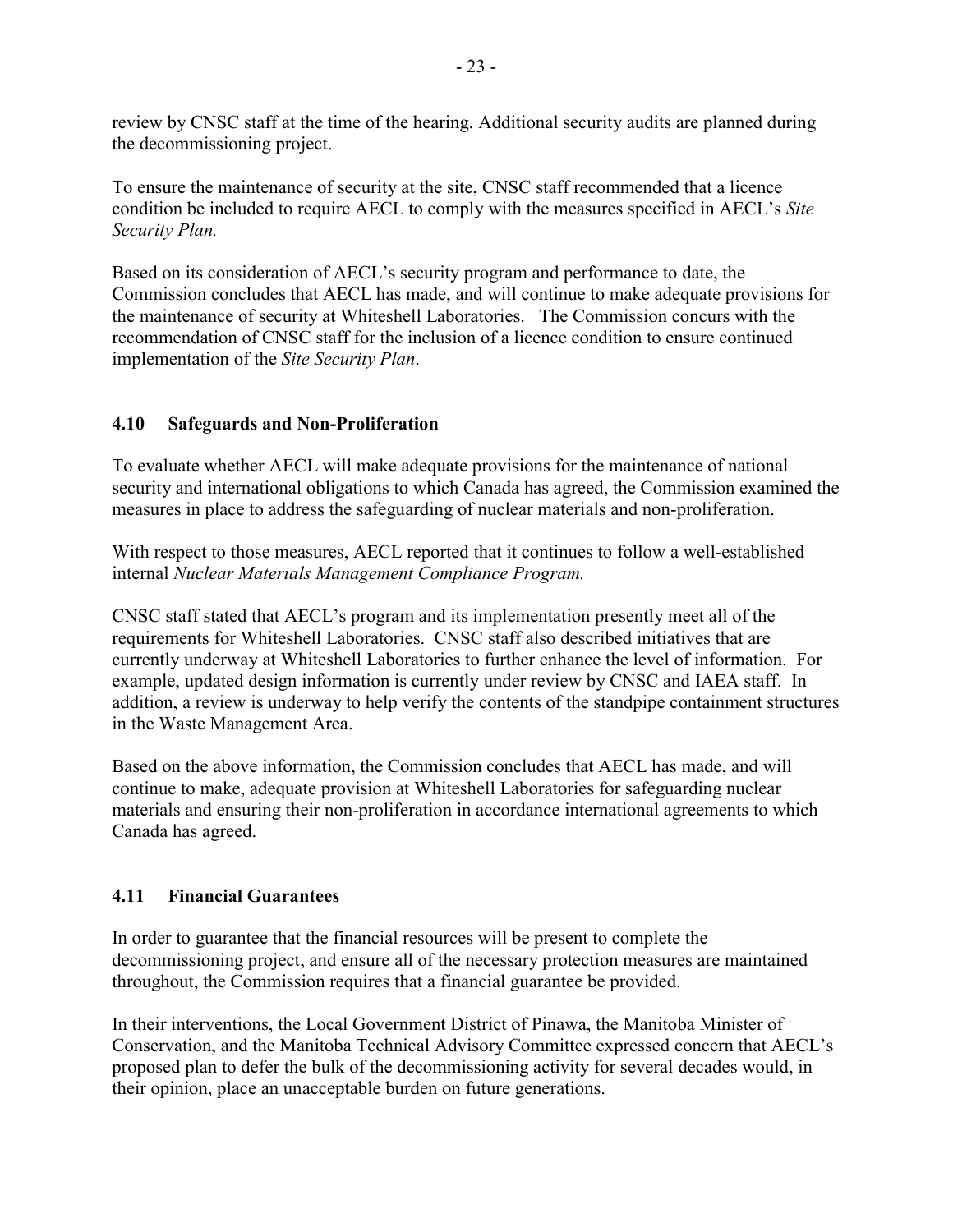The Commission is of the view that appropriate financial guarantees can be used to effectively mitigate that potential financial burden.

CNSC staff reported that both the cost estimates for a guarantee and the formal arrangements for providing the guarantee remain under development and review. To ensure that AECL and the Government of Canada expedite an arrangement for a suitable guarantee, CNSC staff recommended that the Commission impose a licence condition requiring AECL to provide, no later than December 31, 2003, a financial guarantee in a form and of a value acceptable to the Commission, or a person authorized by the Commission. The Local Government District of Pinawa expressed the view that such guarantees should be in place before the initial decommissioning licence is issued.

In response to questions from the Commission about the scope and proposed structure of the financial guarantee, CNSC staff confirmed that the guarantee will address the entire three-phase decommissioning proposal – not just the initial phase. CNSC staff also stated that it is currently seeking a guarantee that consists of a fund that will build over time with the remaining balance of the liability being covered at all times by a government commitment. CNSC staff indicated that it would regularly review the adequacy of the guarantee to ensure it is up-to-date and continuing to meet requirements.

Manitoba Conservation expressed a lack of confidence in the cost analysis prepared thus far (as part of the environmental assessment). Manitoba Conservation does not believe the true costs and benefits of deferring work over 60 years have been properly assessed and urged that the costs be realistically calculated using adequate and recognized economic models.

The Manitoba Technical Advisory Committee also expressed skepticism that the federal government would be able to meet its commitments to cover the balance of the liabilities in the event other priorities begin competing for limited government resources over such a long period of time.

With respect to the first phase of decommissioning, the Commission sought further information on the projected budgets required. AECL responded that the current operating budget of \$8 million per year is expected to continue at that approximate level throughout Phase 1; however, the utilization will shift from operation to decommissioning activities as Phase 1 progresses. AECL provided assurance that the segregated fund that has been established for decommissioning contains more than enough funds to complete the first phase of decommissioning.

With respect to the above information and intervenors' comments, the Commission is of the view that the establishment of a financial guarantee is of very high importance for this project. The Commission is concerned that an acceptable cost estimate and arrangement for a guarantee was not in place at the time the licence application was made. As a result, the Commission has no assurance at this time whether the cost of the overall project has been estimated in a thorough and rigorous enough manner.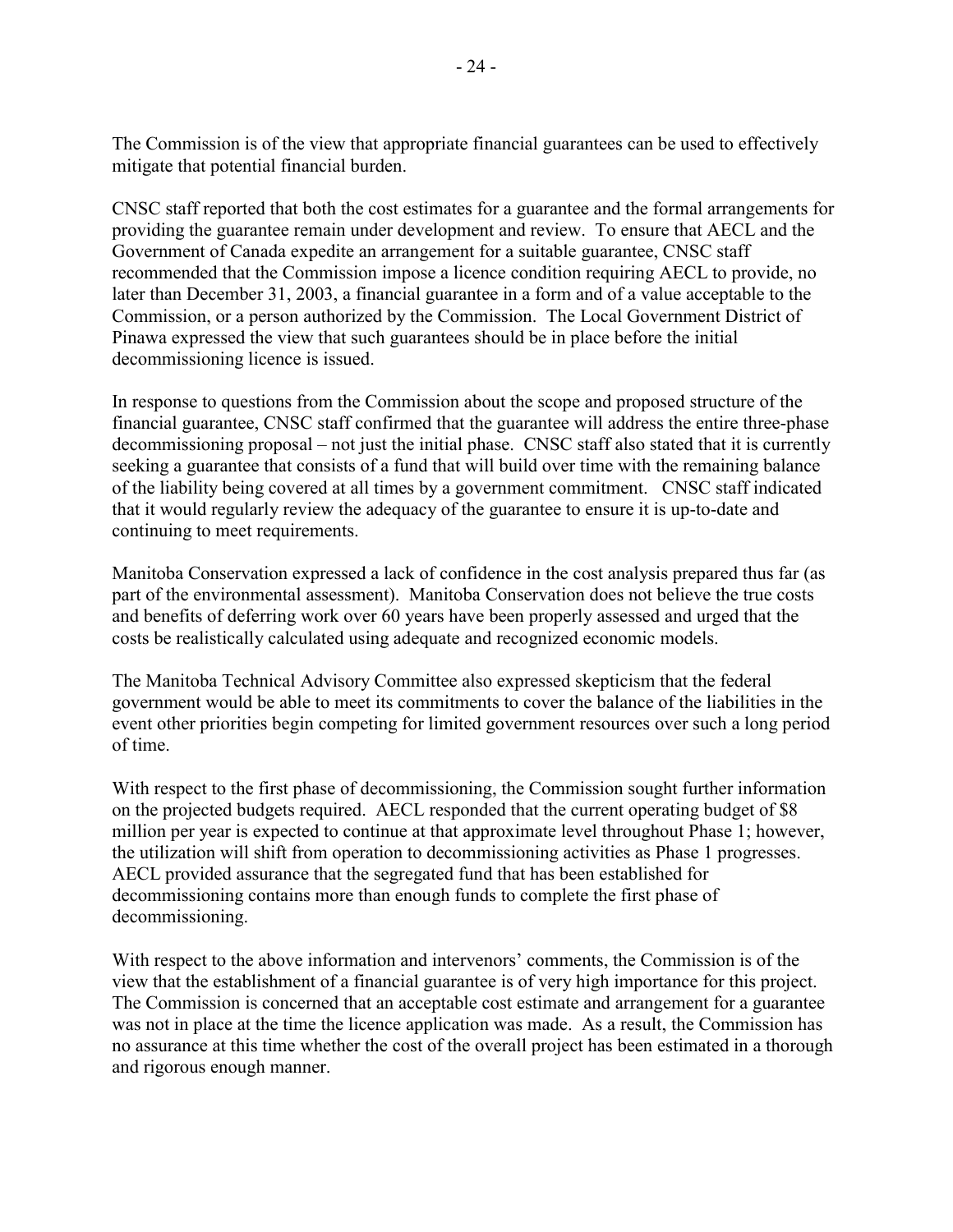The Commission, however, is satisfied that sufficient resources will be available to initiate the proposed decommissioning activities and maintain the site in a safe condition for the first phase. For this reason, the Commission decides not to deny the decommissioning licence on the grounds that an adequate financial guarantee is currently not in place. The Commission, however, requires, by condition of the licence (condition 11.1), that such a guarantee be in place by the end of 2003.

The Commission is in agreement with the proposed conceptual structure of the guarantee for this facility, i.e., a growing fund together with a government commitment for the balance of liability.

# **4.12 Public Information Program**

The CNSC requires that licensees have adequate programs for informing the public about the effects of their facilities and projects. In this regard, CNSC staff expressed its satisfaction with the information program that AECL has in place at Whiteshell Laboratories. CNSC staff reported that the program involves local government officials and provides relevant information to interested organizations, individuals, First Nations and the media. Various methods of communication are employed, including letters, interviews, presentations, newsletters, information displays, an Open House, and most recently, the creation of a Public Liaison **Committee** 

The Local Government District of Pinawa expressed an opposing point of view on the effectiveness of this information program. The Local Government District of Pinawa considers that the program involves only information, but no meaningful consultation. The Local Government District of Pinawa stated that AECL appears not to heed any of the recommendations it receives from the public and proceeds with its plans without providing any valid reasons for rejecting those recommendations.

With reference to the types of public information programs being promoted for the industry in other countries, the Local Government District of Pinawa recommended that the program for Whiteshell be made to include elements that go beyond information and consultation, and include principles of public involvement, collaboration and empowerment. The Local Government District of Pinawa also accused AECL of acting in bad faith during the initial meetings of the Public Liaison Committee by making false statements and attempting to divide the members on issues.

With respect to these comments of the Local Government District of Pinawa, the Commission notes that *Class 1 Nuclear Facility Regulations* require only that proponents have a program "*to inform persons living in the vicinity of the site of the general nature and characteristics of the anticipated effects….*" While information programs may go beyond this requirement, the Commission finds AECL's program to satisfy the regulatory requirement.

The Commission is, however, concerned about the allegations raised by the Local Government District of Pinawa concerning alleged inaccurate information and inappropriate behavior in the delivery of the program. The Commission did not attempt to establish the validity of those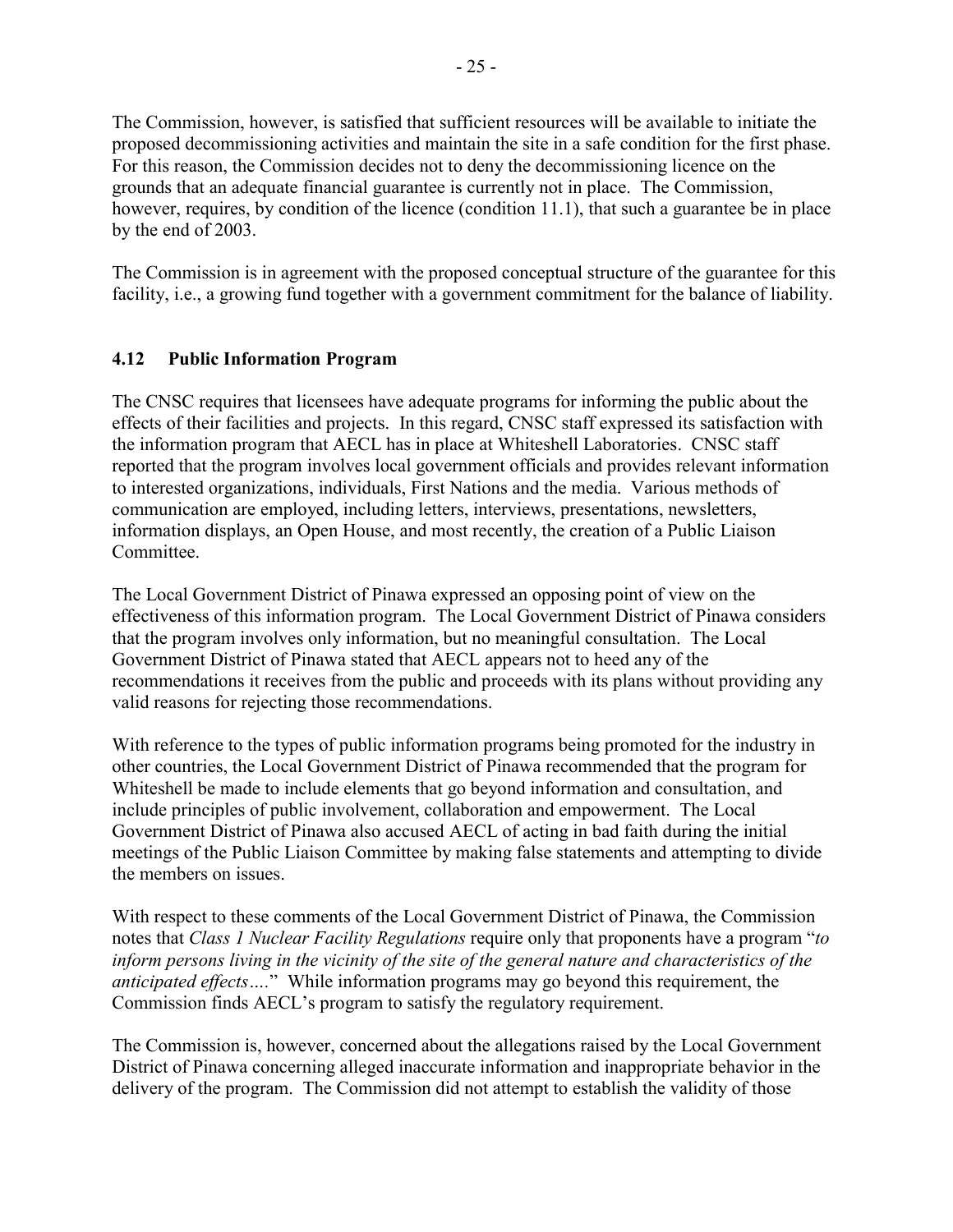allegations during the hearing; however, the Commission trusts that AECL has taken note of them and will endeavor to ensure a constructive exchange of information with the community is maintained.

Based on the information above, the Commission is satisfied that AECL's public information program for the decommissioning project at Whiteshell Laboratories meets the regulatory requirement. The Commission notes that CNSC staff's the planned interim reports to the Commission should include information on the success of the information program.

## **4.13 Canadian Environmental Assessment Act**

Before the Commission can take a licensing decision, it must be satisfied that any applicable requirements of the *Canadian Environmental Assessment Act* (CEAA) have been met. In this case, the project was determined to be subject to a Comprehensive Study environmental assessment under the CEAA. For that type of assessment, the decision under the CEAA as to whether the project is likely to cause significant adverse environmental effects is made by the federal Minister of the Environment. The Comprehensive Study was completed and the Minister decided in March 2002 concurred with the conclusion that the project would not likely cause significant adverse effects. The Minister then referred the project back to the responsible authorities (CNSC and DFO) for licensing decisions.

All of the intervenors to the current licensing hearing expressed a variety of concerns about the conduct of the environmental assessment process. For example, concerns were expressed about the depth of analysis of the potential effects on the Winnipeg River, the refusal of the Minister to refer the project to a review panel, the scope and level of assessment of socio-economic effects, and the evaluation of project phasing alternatives.

The Commission notes that the environmental assessment was a Comprehensive Study, conducted pursuant to the provisions of the CEAA. As such, the decision on these matters came under the purview of the Minister of the Environment. With the decision of the Minister on the conclusions in the Comprehensive Study Report, the environmental assessment process was completed. The current public hearing by the Canadian Nuclear Safety Commission is for the purpose of the licensing decision. It is not for the purpose of appealing or re-determining the decisions of the Minister. That being said, the Commission acknowledges the role of its staff in carrying out the environmental assessment studies in cooperation with other government departments. In that regard, Mr. Harvey, in his intervention, stated that CNSC staff had erred in its interpretation of the CEAA concerning the requirement for a socio-economic effects assessment, and had erred in its advice to the Minister. In response to the Commission's questions on these statements of Mr. Harvey, CNSC staff maintained that its interpretations of the CEAA were correct, and that its final conclusions and recommendations were accurate.

Based on the above information and considerations, the Commission is satisfied that all of the requirements of the CEAA have been properly fulfilled for the project and the current licensing proceedings.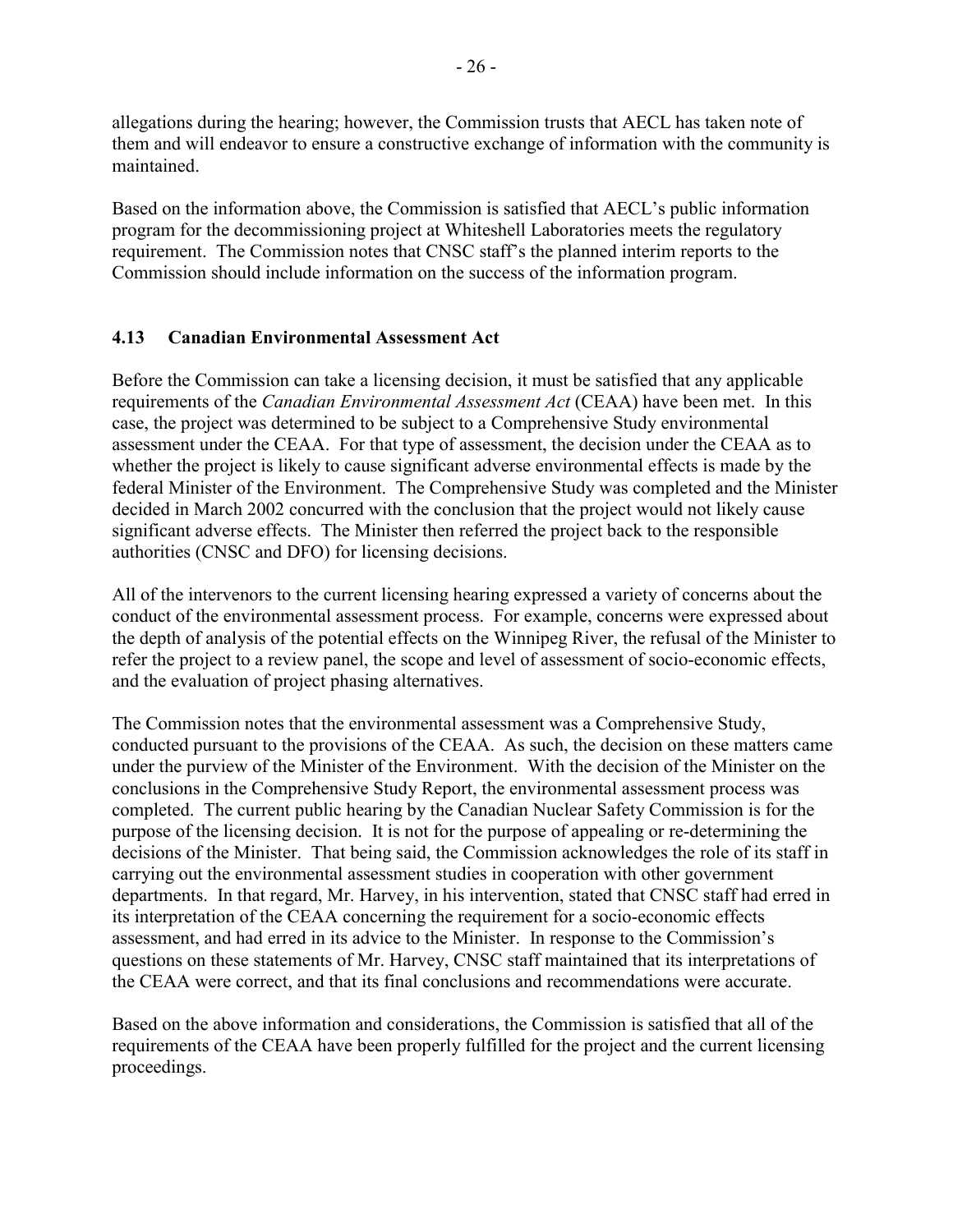The Commission notes that the decision of the Minister of the Environment on the likely effects of the planned long-term decommissioning project, does not necessarily mean that that is the project that will ultimately be approved. As noted elsewhere in this *Record of Proceedings*, the Commission retains full discretion under the *Nuclear Safety and Control Act* for licensing decisions on future project phases. In the event the proposed project changes significantly (for example, at the time the application for Phase 2 is prepared), it is possible that the earlier environmental assessment of the project will need to be appropriately revisited under the provisions of the CEAA.

## **4.14 Licence Length**

AECL has applied for a decommissioning licence with a term of 6 years. As noted above, this time frame will cover approximately the first of the 3-phase decommissioning project.

With reference to the criteria for recommended licence length set out in CMD 02-M12, CNSC staff recommended that the Commission accept the proposed licence term of 6 years. CNSC staff expressed its opinion that the current deficiencies in the quality assurance program noted above are not sufficient to have a bearing on the determination of licence length.

In recognition of the length of time until the next planned formal licensing hearing before the Commission, CNSC staff offered to provide an interim report on the progress of the project and performance of the licensee. CNSC staff proposed that this report would be presented at a public proceeding of the Commission in approximately three years time.

With respect to the proposed licence term, the Commission is satisfied that AECL has demonstrated its understanding of, and ability to safely carry out, the proposed work. The Commission also acknowledges the merit in aligning the licensing renewals to significant stages of the decommissioning process. The Commission therefore concurs with the proposed six-year licence term.

The Commission agrees with CNSC staff that interim reporting to the Commission in this case is warranted. However, due to the high level of public interest in the project, the significant information gathering aspects of the Phase 1 activities, and the outstanding issues of quality assurance and financial guarantees, the Commission requests CNSC staff to present interim reports to the Commission approximately every two years (i.e., approximately in December 2004 and December 2006). In addition to reporting on the compliance and performance of the licensee, the interim reports should provide any relevant information that may affect the current planning assumptions for the future decommissioning phases. The interim reports will be presented at public proceedings of the Commission. While it is not possible to plan the agenda of the Commission proceedings with precision that far in the future, the Commission will examine opportunities to receive an interim report, and possibly conduct the hearing on the application to renew the decommissioning licence, in Manitoba.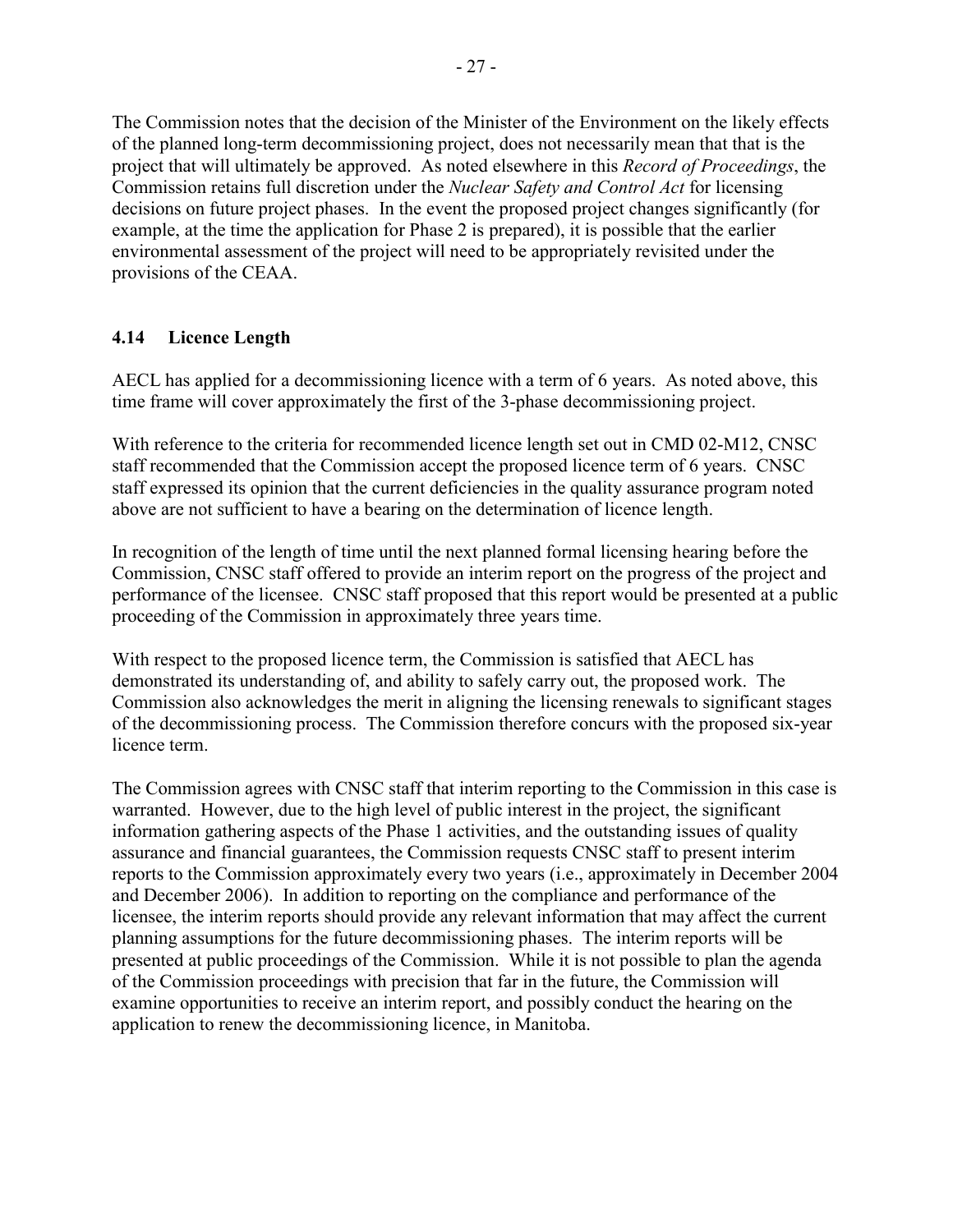#### **5. Conclusion**

The Commission has considered the information and submissions of the applicant and CNSC staff as presented in the material available for reference on the record, as well as the oral and written submissions of the intervenors provided at the hearing.

The Commission concludes that AECL is qualified to carry on the activity that the licence will authorize. The Commission also concludes that AECL, in carrying on that activity, will make adequate provision for the protection of the environment, the health and safety of persons, and the maintenance of national security and measures required to implement international obligations to which Canada has agreed.

The Commission therefore issues Nuclear Research and Test Establishment Decommissioning Licence NRTEDL-02.00/2008, pursuant to section 24 of the *Nuclear Safety and Control Act*, to Atomic Energy of Canada Limited. This licence is valid from January 1, 2003, to December 31, 2008, unless suspended, amended, revoked or replaced.

The Commission requires CNSC staff to present interim status reports to the Commission approximately every two years during the term of the licence (i.e., in approximately December 2004 and December 2006).

Marc A. Leblanc Secretary, Canadian Nuclear Safety Commission

Date of decision: November 14, 2002 Date of release of Reasons for Decision: December 19, 2002